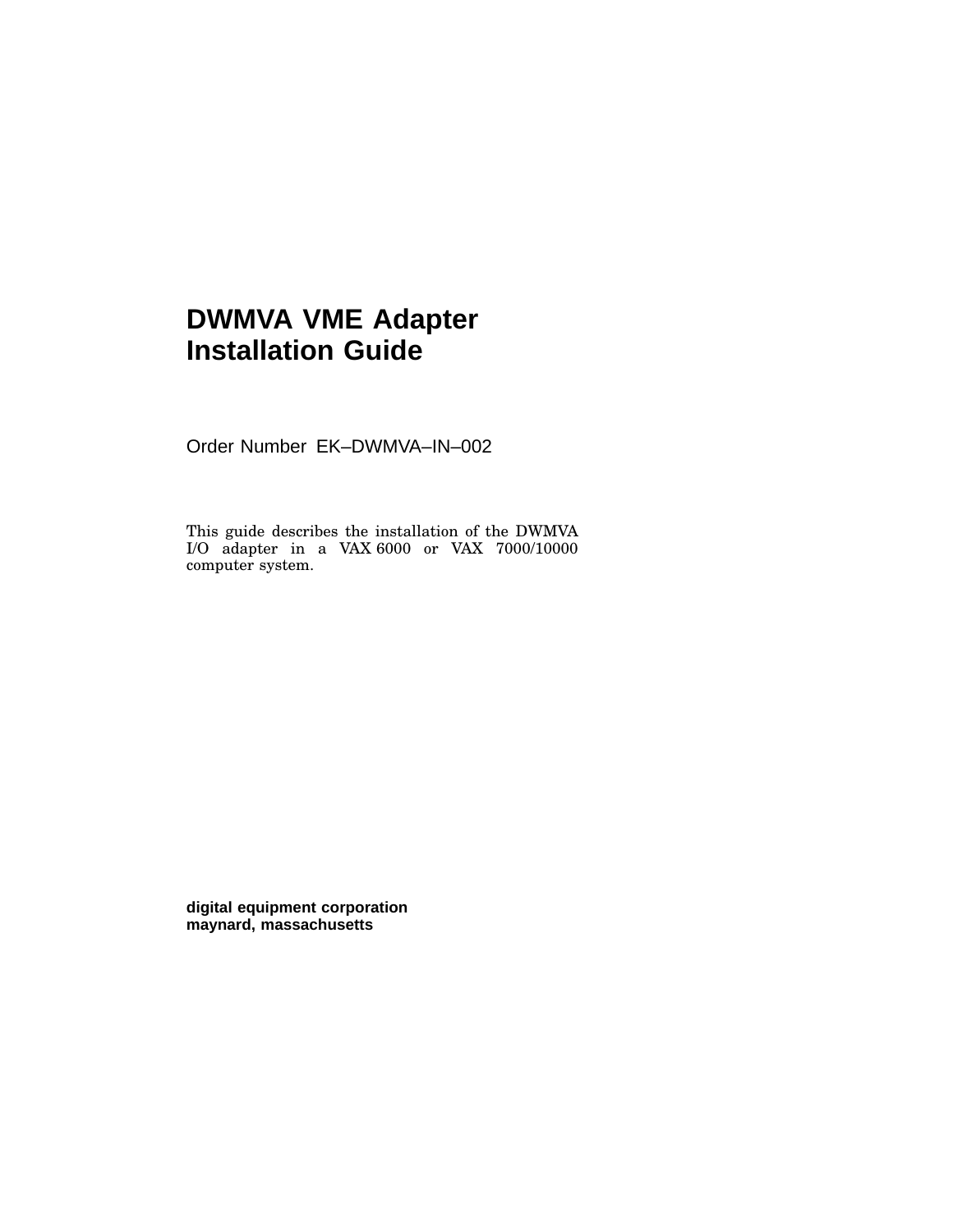#### **First Printing, August 1991 Second Printing, April, 1993**

The information in this document is subject to change without notice and should not be construed as a commitment by Digital Equipment Corporation.

Digital Equipment Corporation assumes no responsibility for any errors that may appear in this document.

The software, if any, described in this document is furnished under a license and may be used or copied only in accordance with the terms of such license. No responsibility is assumed for the use or reliability of software or equipment that is not supplied by Digital Equipment Corporation or its affiliated companies.

Copyright ©1993 by Digital Equipment Corporation.

All Rights Reserved. Printed in U.S.A.

The following are trademarks of Digital Equipment Corporation:

| <b>DEC</b>        | PDP           | VAXcluster    |
|-------------------|---------------|---------------|
| DEC LANcontroller | <b>ULTRIX</b> | <b>VAXELN</b> |
| DECnet            | <b>UNIBUS</b> | VMS           |
| <b>DECUS</b>      | VAX           | <b>XMI</b>    |
| <b>DWMVA</b>      | VAXRI         |               |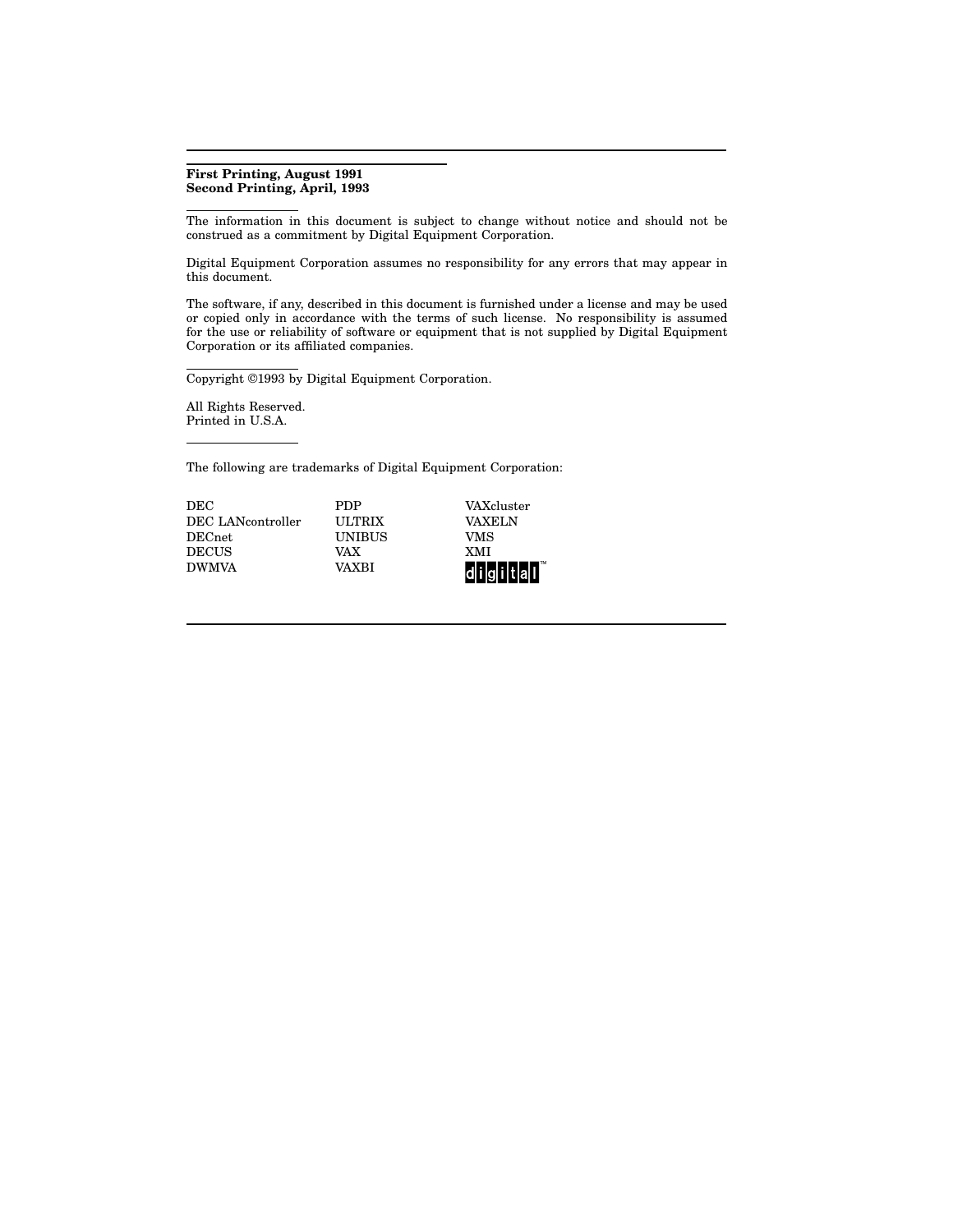# **Contents**

## Preface version of the contract of the contract of the contract of the contract of the contract of the contract of the contract of the contract of the contract of the contract of the contract of the contract of the contrac

## Chapter 1 Overview

## Chapter 2 Installation Procedures

| Installing the C3200 Module $\ldots \ldots \ldots \ldots \ldots \ldots \ldots \ldots$ 2-7 |  |
|-------------------------------------------------------------------------------------------|--|
|                                                                                           |  |
| 2.4.1                                                                                     |  |
| Installing XMI Internal Cable Assembly $\ldots \ldots \ldots \ldots 2-12$                 |  |
|                                                                                           |  |
|                                                                                           |  |

## Chapter 3 Verification

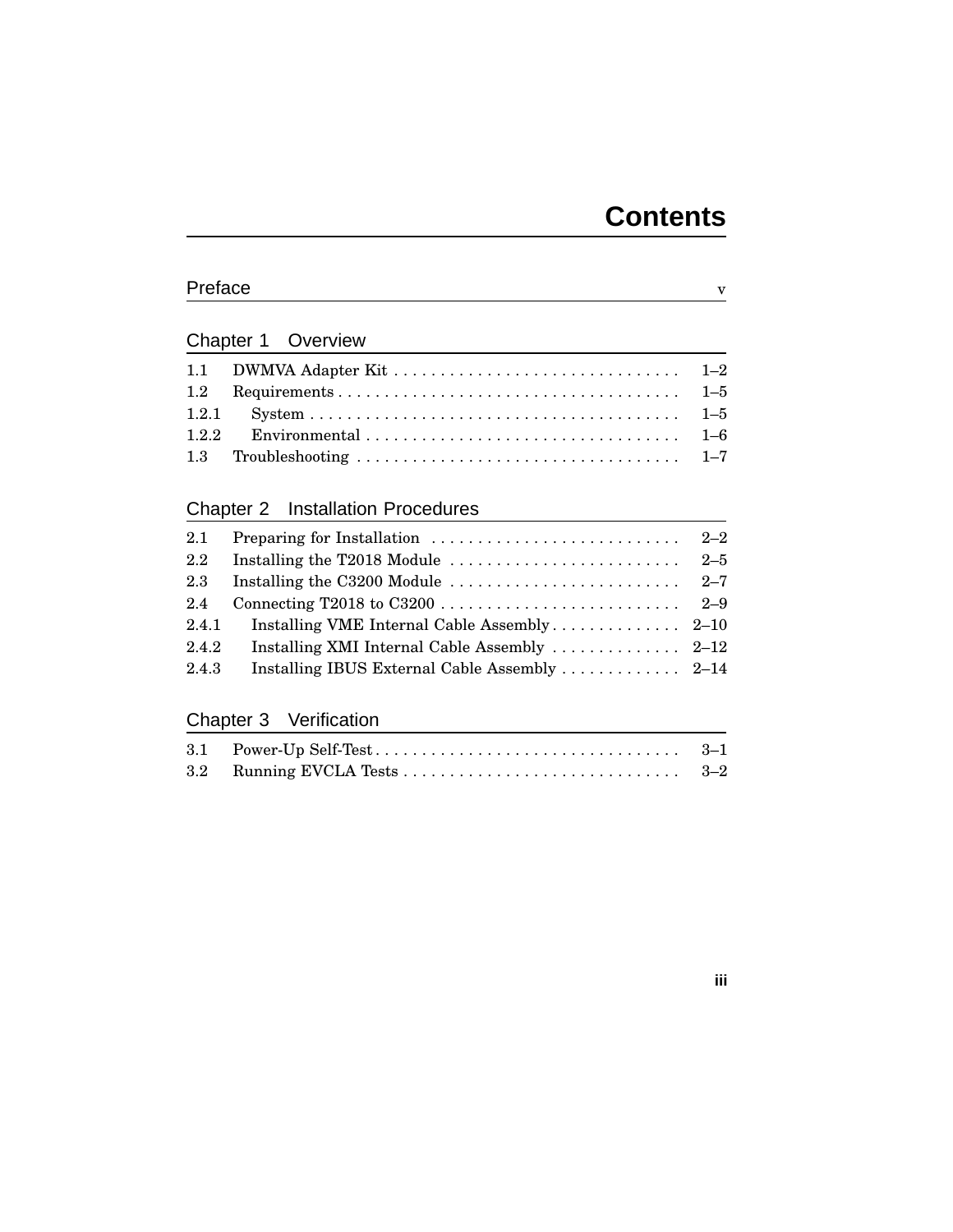## Chapter 4 Advanced Troubleshooting

## Index

## Examples

## Figures

| $1 - 1$ | DWMVA Block Diagram                                          | $1 - 1$ |
|---------|--------------------------------------------------------------|---------|
| $1 - 2$ |                                                              | $1 - 3$ |
| $1 - 3$ |                                                              | $1 - 4$ |
| $2 - 1$ | Location of XMI Card Cage in a VAX 6000 System $\dots \dots$ | $2 - 3$ |
| $2 - 2$ |                                                              | $2 - 4$ |
| $2 - 3$ |                                                              |         |
| $2 - 4$ |                                                              |         |
| $2 - 5$ | VME Internal Cable Connection  2–10                          |         |
| $2 - 6$ | IBUS to VME Internal Cable Connection  2–11                  |         |
| $2 - 7$ |                                                              |         |
| $2 - 8$ |                                                              |         |
|         |                                                              |         |

## **Tables**

| 1-2 VAX 6000 Processor ROM Requirements 1-6 |  |
|---------------------------------------------|--|
|                                             |  |

### **iv**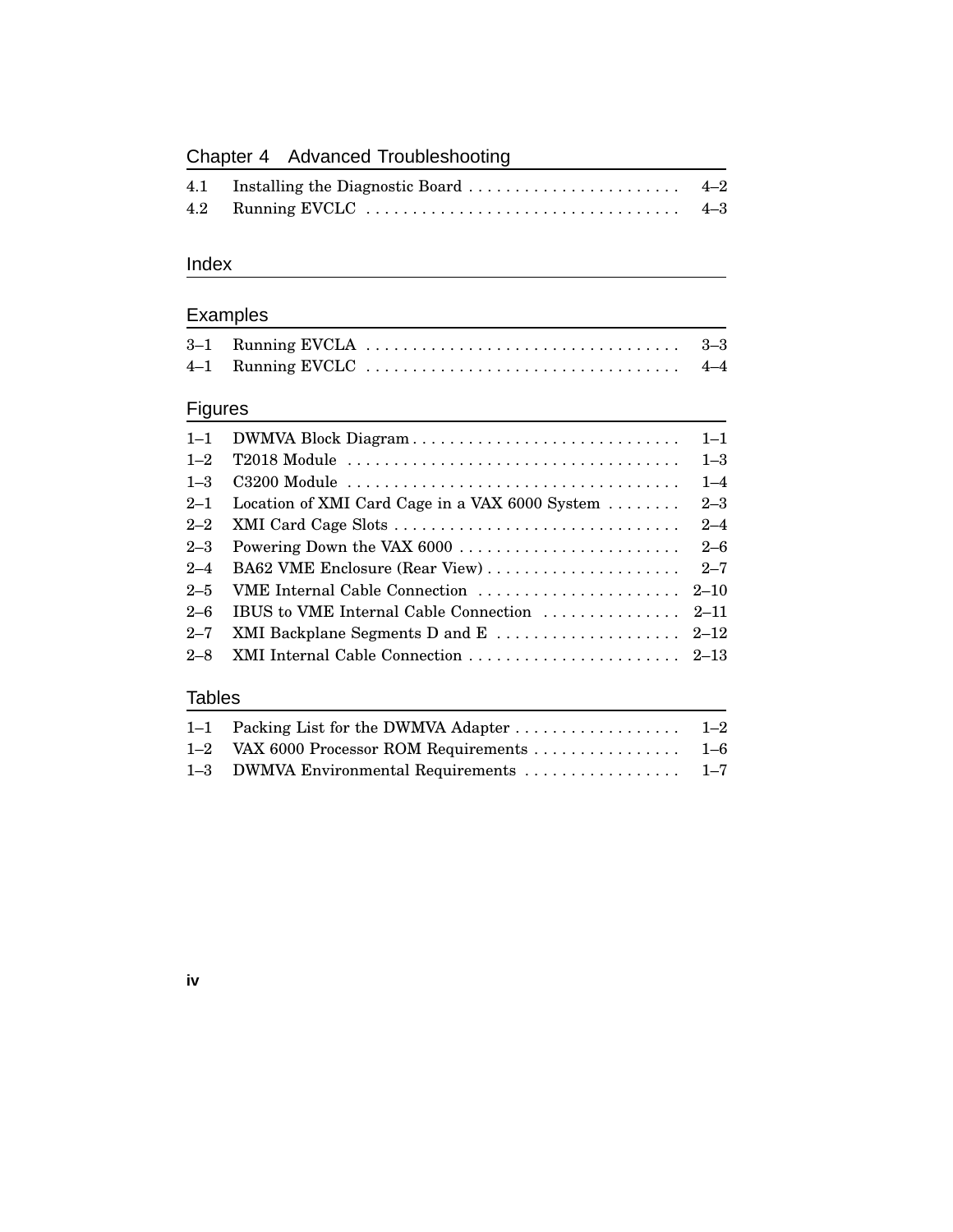**v**

This manual describes how to install a DWMVA VME adapter in a VAX 6000 or VAX 7000/10000 system equipped with an expansion cabinet that provides a VMEbus interface.

## **Audience**

This manual is intended for users of the DWMVA VME adapter and Digital customer service engineers.

## **Document Structure**

The manual consists of four chapters.

- **Chapter 1, Overview**, presents the packing list for the DWMVA adapter, describes the components of the installation kit, specifies system and environmental requirements, and introduces troubleshooting methods.
- **Chapter 2, Installation Procedures**, tells how to install the T2018 module, the C3200 module, and the cable assemblies.
- **Chapter 3, Verification**, explains the verification procedure for acceptance and gives a sample run of the EVCLA tests.
- **Chapter 4, Advanced Troubleshooting**, describes how to perform advanced diagnostic tests and gives a sample run of the EVCLC diagnostic program.

## **Associated Documents**

Other documents related to the DWMVA adapter include:

• *DWMVA VME Adapter Technical Manual*, EK–DWMVA–TM

Intended for software developers who want to write drivers and application programs for the DWMVA adapter.

• *BA62 VME Enclosure Installation Manual*, EK–VME01–IN

Describes the BA62 enclosure that is used as an expansion cabinet to provide a VMEbus backplane and to house the C3200 module.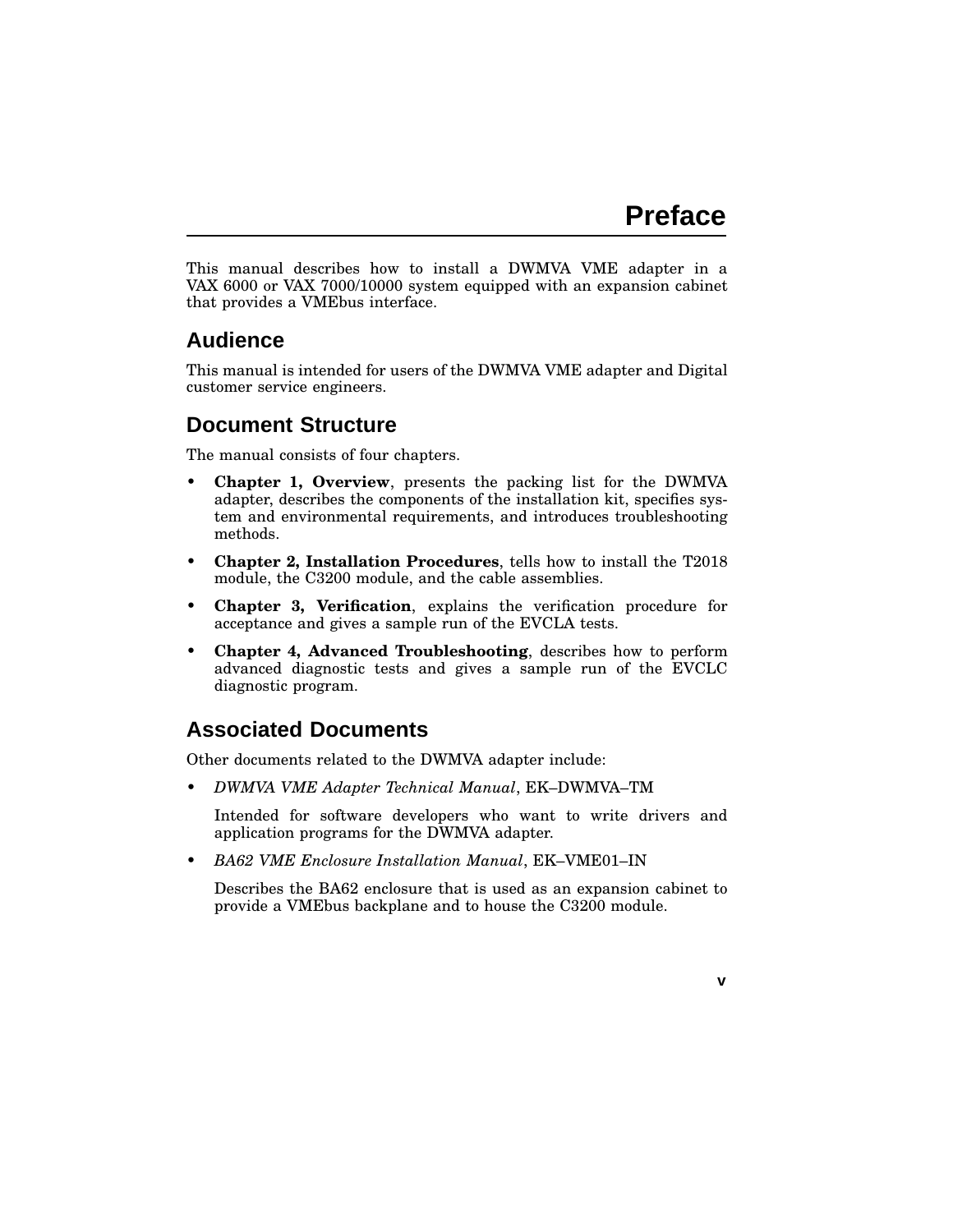• *IEEE Standard for a Versatile Backplane Bus: VMEbus*, IEEE Std 1014, 1987.

Provides complete specifications for the VMEbus.

• *VMS Version 5.4-3 Release Notes*, AA–PHUFA–TE

Includes a chapter (Open Bus Driver Support Features) that discusses VMS support for VMEbus devices.

• *VMS Device Support Manual*, AA–PBPWA–TE

Describes the components of a VMS device driver and the basic rules that device drivers must observe.

• *VMS Device Support Reference Manual*, AA–PBPXA–TE

Describes driver data structures, routines, and entry points.

**vi**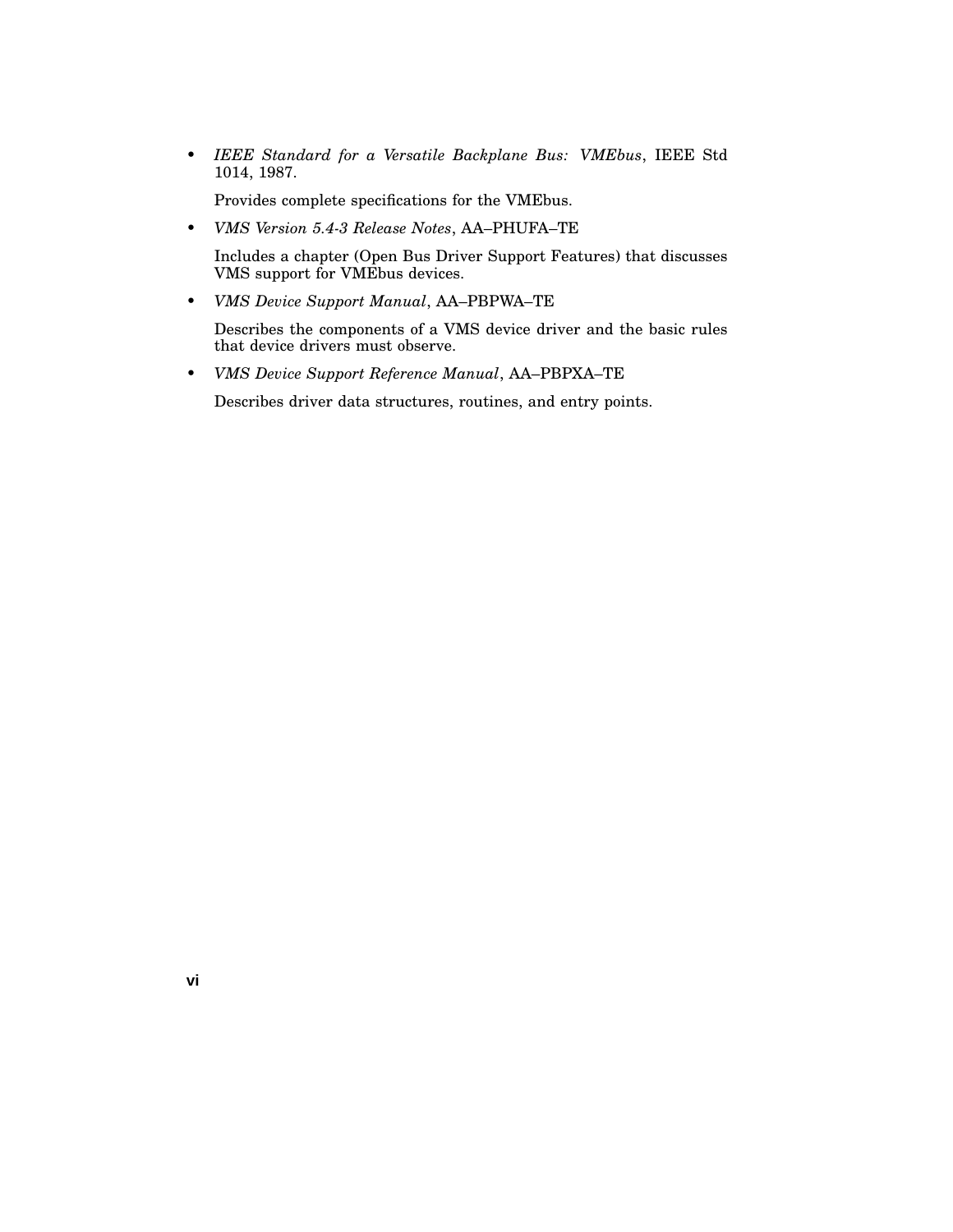## **Chapter 1 Overview**

The DWMVA I/O adapter is a hardware option used with VAX 6000 and VAX 7000/10000 computer systems. It establishes communication between a VMEbus and the XMI bus, which is the system bus of the VAX 6000 and is an I/O bus of the VAX 7000/10000. This chapter provides the following:

- An overview of the DWMVA adapter hardware kit
- System and environmental requirements
- Introduction to the DWMVA diagnostic programs

Figure 1–1 shows a block diagram of the DWMVA configuration.

**Figure 1–1: DWMVA Block Diagram**



msb−p424b−91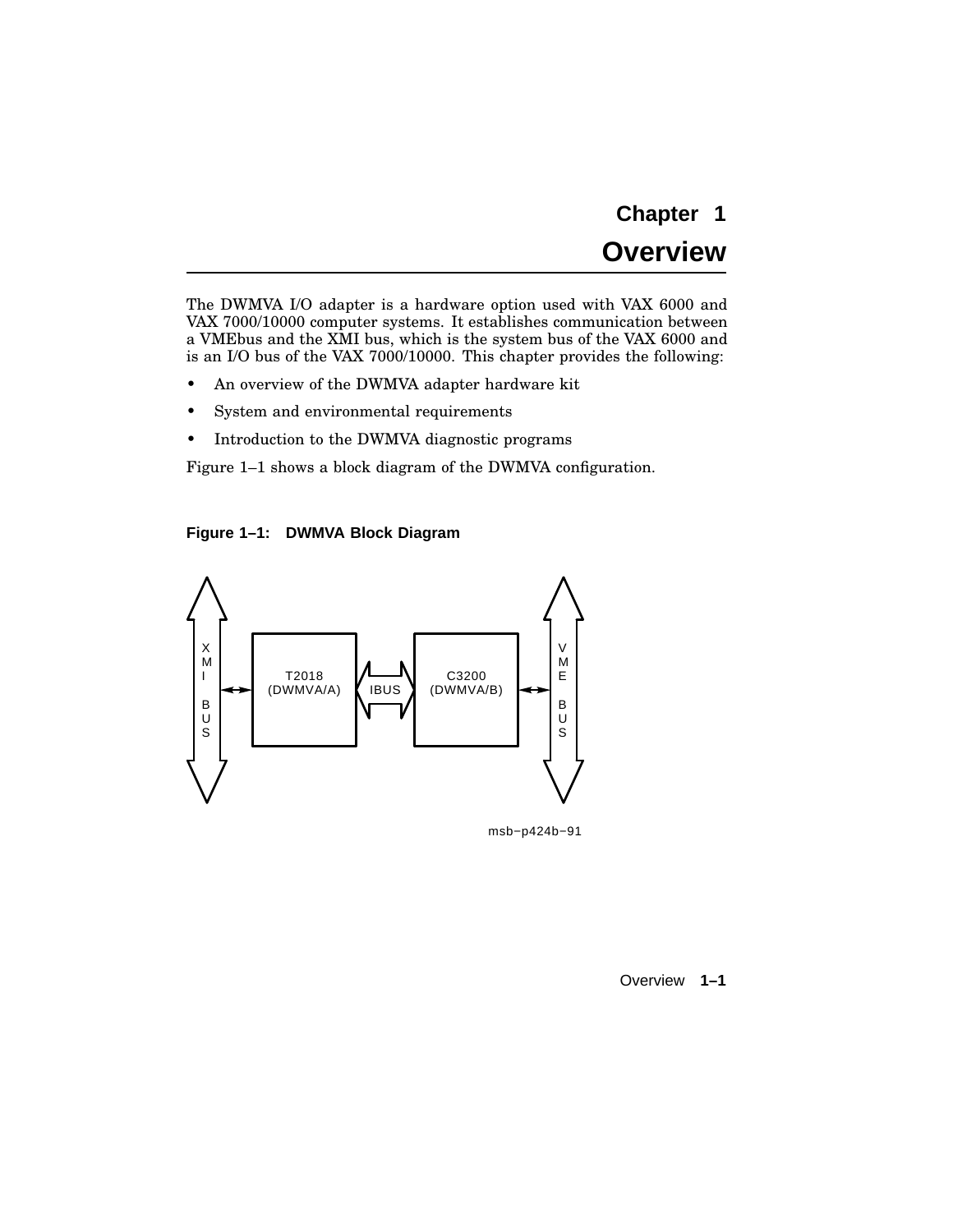## **1.1 DWMVA Adapter Kit**

The DWMVA option consists of two modules (PC boards), three cable assemblies, and a single-size blank panel. Table 1–1 lists the items in the DWMVA option kit and gives their respective part numbers.

**Table 1–1: Packing List for the DWMVA Adapter**

| <b>Part Number</b>                                           | Quantity | <b>Description</b>           |
|--------------------------------------------------------------|----------|------------------------------|
| T2018 (DWMVA/A)                                              | -1       | XMI module of the DWMVA      |
| C3200 (DWMVA/B)                                              | 1        | VMEbus module of the DWMVA   |
| 17-02926-01                                                  | 1        | XMI internal cable assembly  |
| 17-02973-01                                                  | 1        | VME internal cable assembly  |
| 17-02972-01                                                  | 1        | IBUS external cable assembly |
| 74-26407-01                                                  | 1        | Single-size blank panel      |
| $BA62-BA/BB1$                                                | 1        | VME enclosure                |
| <sup>1</sup> Included in the DWMVA-BA/BB configuration only. |          |                              |

Brief descriptions of the items in the DWMVA option kit follow.

### **1–2** DWMVA VME Adapter Installation Guide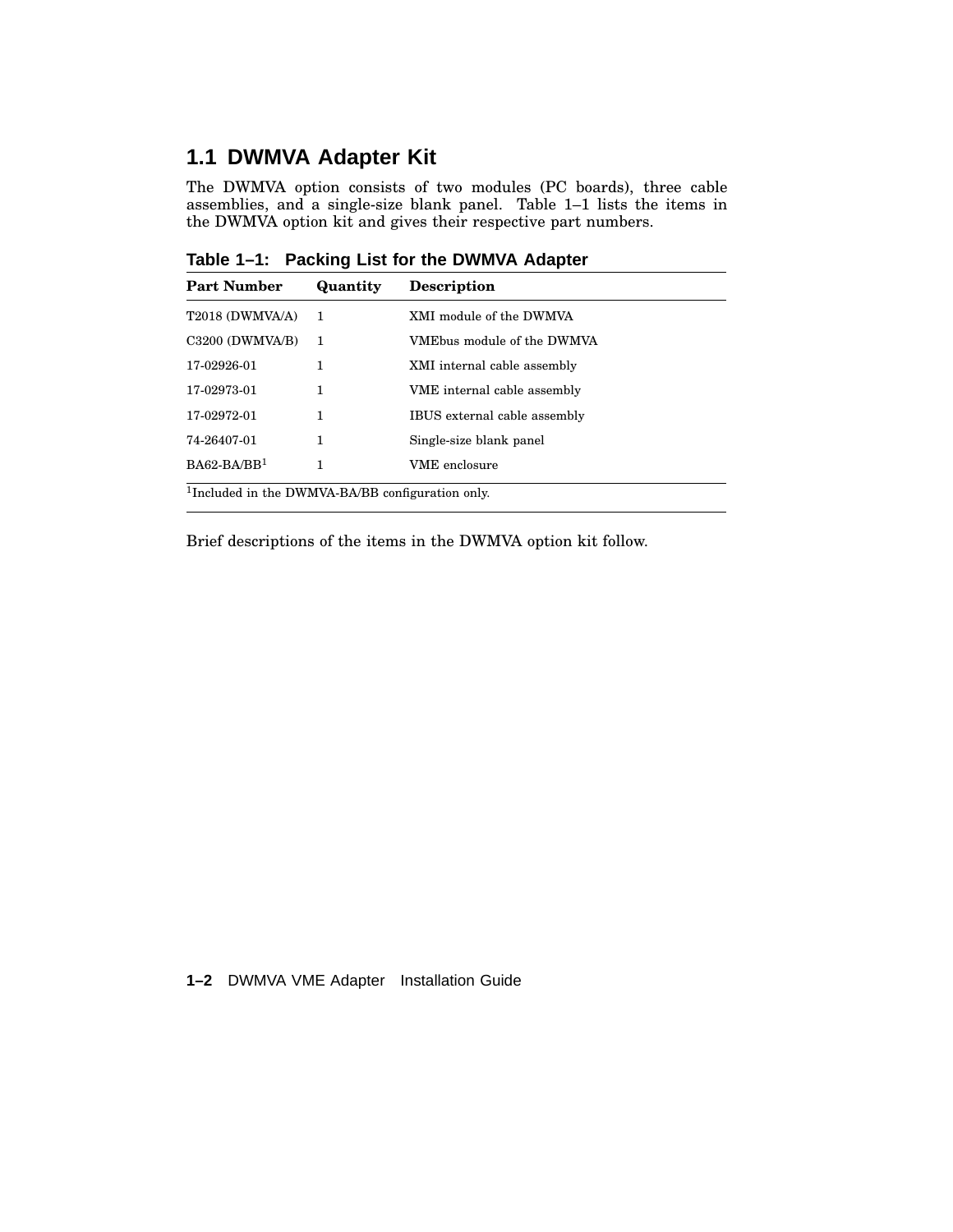#### • **T2018**

The T2018 module (Figure 1–2) is a standard XMI board that is installed in the XMI card cage to provide an I/O interface. It has two LED indicators. The yellow LED lights when the XMI self-test completes successfully. The red LED indicates a hardware failure.

#### **Figure 1–2: T2018 Module**



Overview **1–3**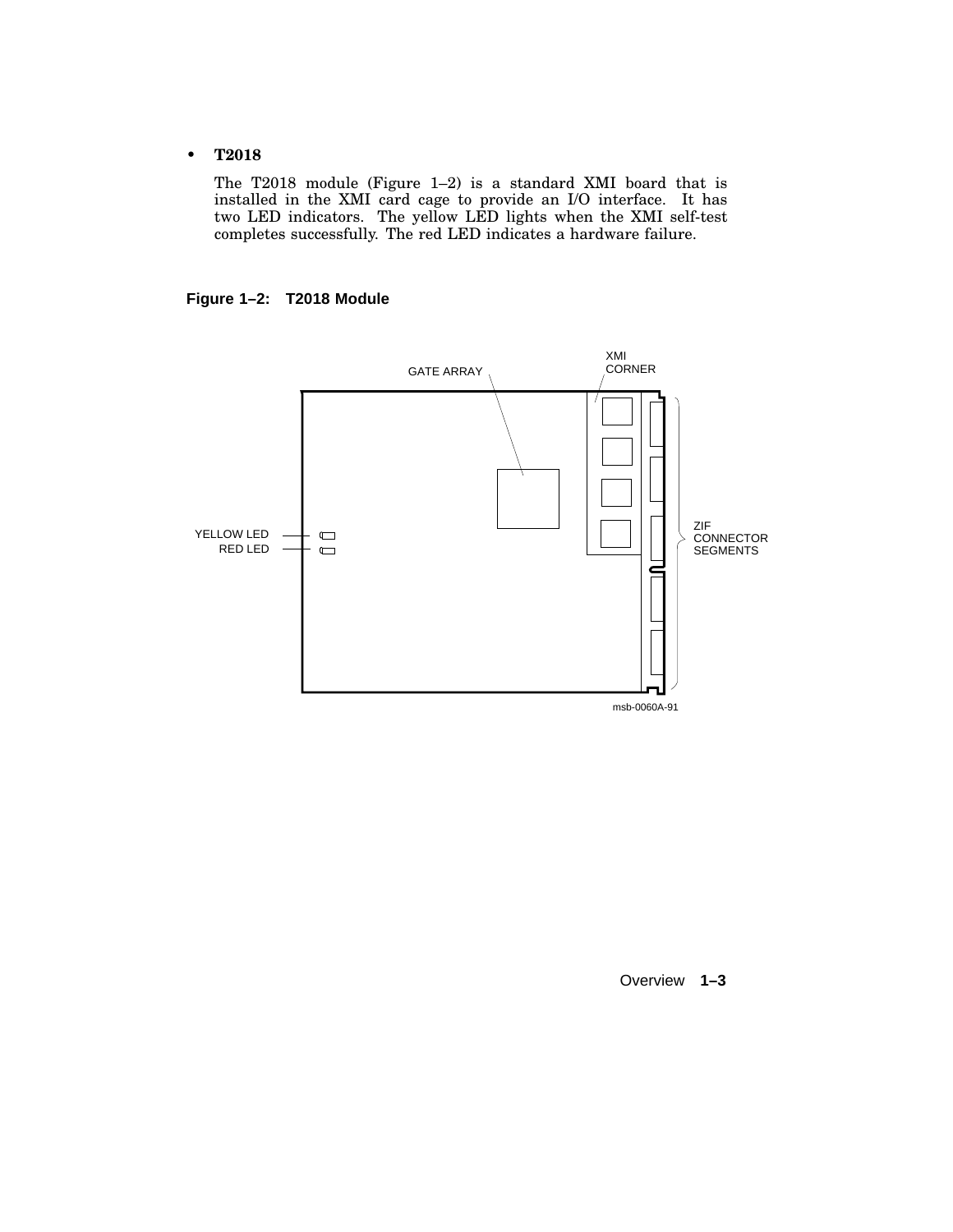#### • **C3200**

The C3200 module (Figure 1–3) is a 6U standard VME board (160 mm depth) with a handle and two ejectors. It is installed in a VMEbus expansion cabinet, such as the BA62 enclosure, and provides the interface to the VMEbus.

#### **Figure 1–3: C3200 Module**



msb-0061A-91

#### • **XMI Internal Cable Assembly**

This cable assembly (17-02926-01) connects the XMI and the IBUS external cable assembly (see Figure 2–8). At one end, it has four 30-pin connectors labeled D1, D2, E1, and E2. The other end connects to a single-size bulkhead with a 100-pin microD connector.

#### • **VME Internal Cable Assembly**

This cable assembly (17-02973-01) connects the C3200 module and the I/O bulkhead of the expansion cabinet (see Figure 2–5). At one end four flat cables have four 30-position connectors labeled P3, P4, P5, and P6. The other end has a microD connector secured on a mounting bracket.

#### **1–4** DWMVA VME Adapter Installation Guide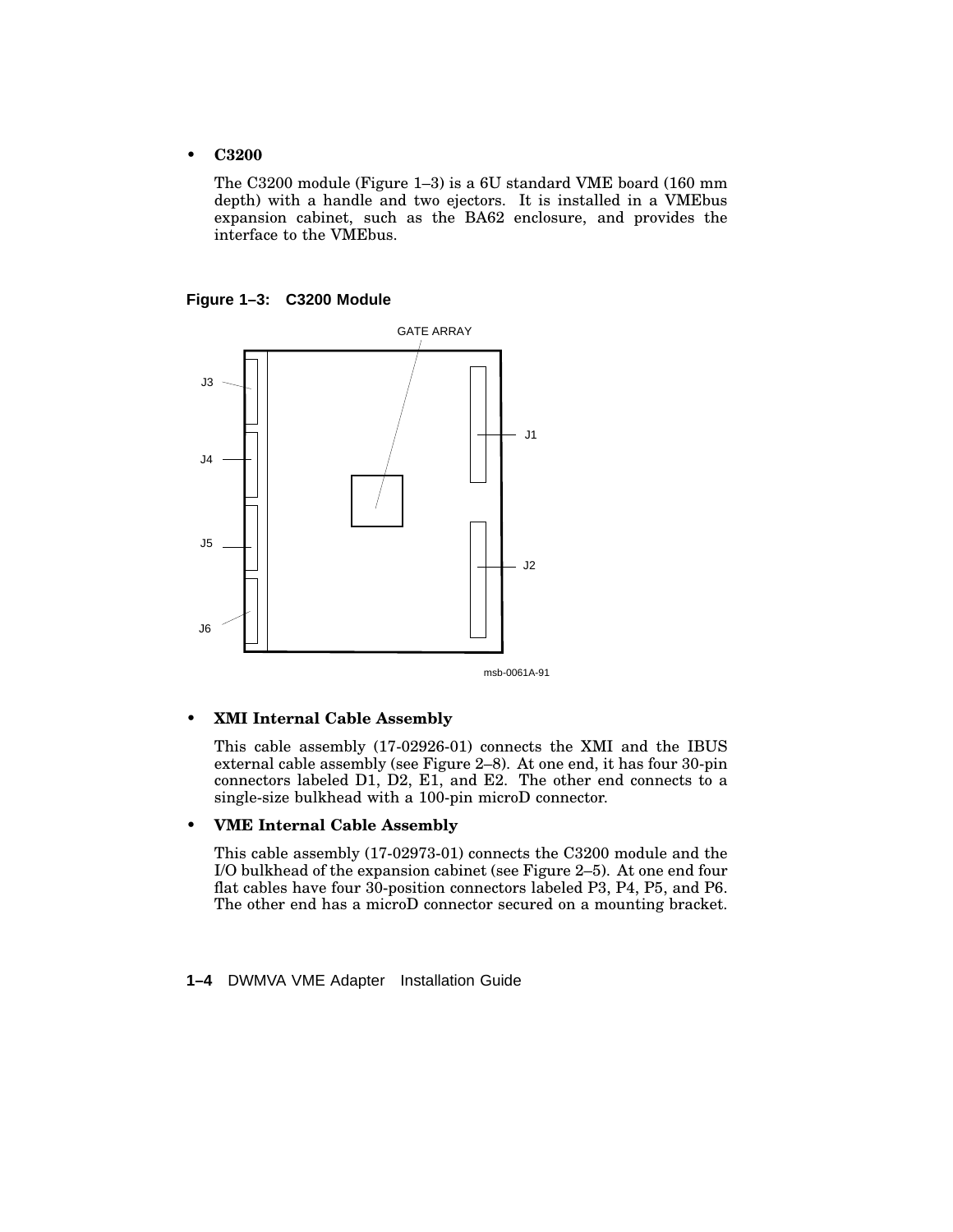#### • **IBUS External Cable Assembly**

This 90-ohm, controlled-impedance, cable assembly (17-02972-01) connects the I/O bulkhead of the VAX system to the I/O bulkhead of the VME expansion cabinet. It is a 3-meter shielded cable with a rightangle connector for the XMI end and a straight connector for the C3200 end.

#### • **Single-Size Blank Panel**

This single-size blank panel measuring 2 inches by 4.75 inches is used to cover half of the dual-sized cutout where the microD end of the XMI internal cable assembly is mounted.

#### • **BA62 VME Enclosure**

This enclosure features six slots for 6U modules (160 mm deep) and three slots for 9U modules (400 mm deep). The enclosure also provides a power supply and cooling fans for the equipment.

## **1.2 Requirements**

This section describes the system and environmental requirements for the DWMVA adapter.

### **1.2.1 System**

The system requirements for the DWMVA adapter include:

- VAX computer system supporting the DWMVA adapter
- Expansion cabinet for the VMEbus
- VMS Version 5.4-3 or higher for VAX 6000 systems
- VMS Version 6.0 or higher for VAX 7000/10000 systems

The console ROM and the diagnostic ROM on the VAX 6000 processor module must support the DWMVA adapter. Table 1–2 gives the minimum versions for these ROMs. The two ROMs have the same version number. All higher versions also support the DWMVA.

VAX 7000/10000 processor modules must have ROM version V2.5 or higher.

Overview **1–5**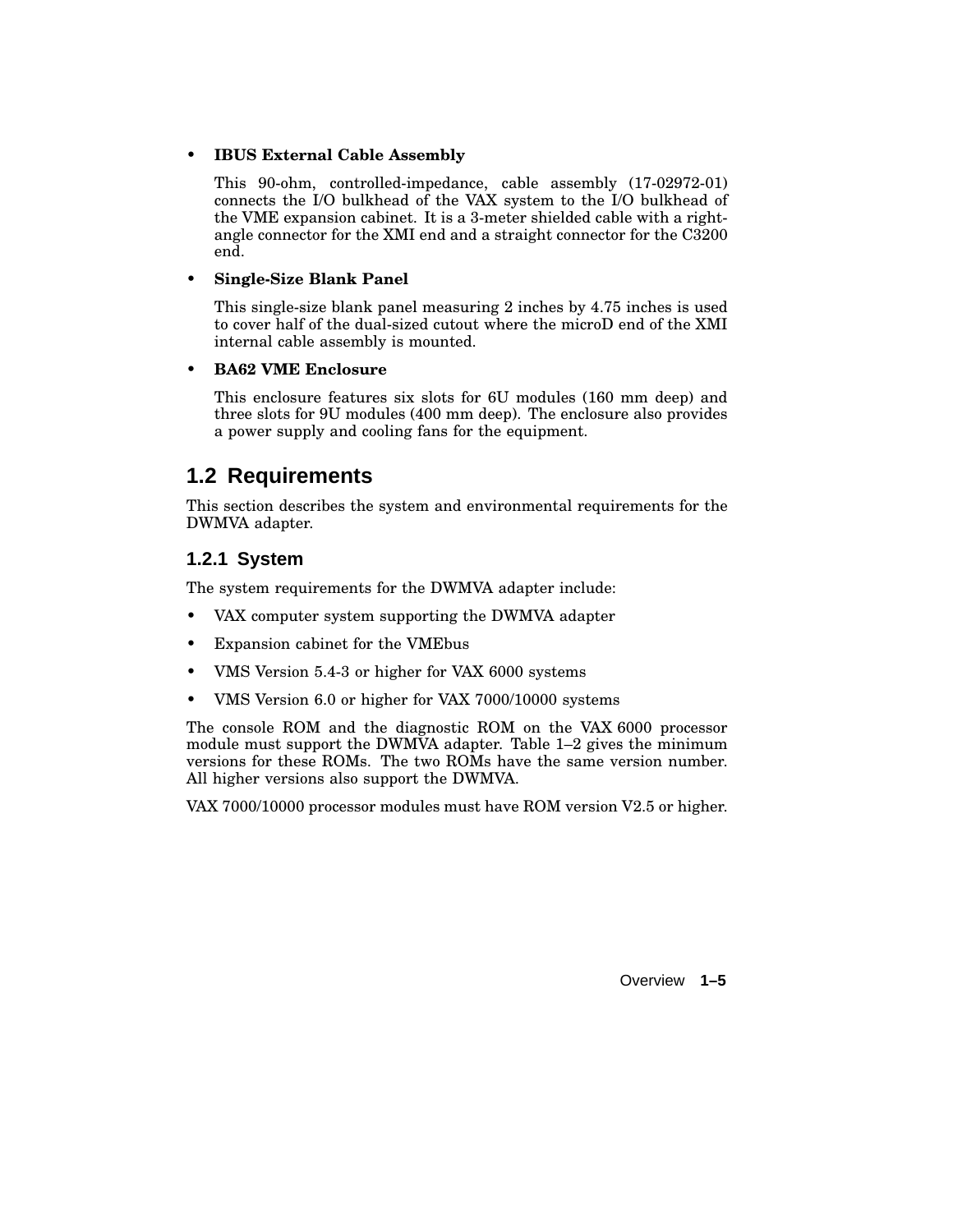| Model | <b>Processor</b> | Module   | <b>ROM Minimum Version</b> |  |
|-------|------------------|----------|----------------------------|--|
| 200   | KA62A-AA         | T2011-00 | V7.0                       |  |
| 300   | KA62B-AA         | T2011-YA | V8.0                       |  |
|       | $KAG2B-AB$       | T2011-YC | V8.0                       |  |
| 400   | KA64A-AA         | T2015-00 | V4.0                       |  |
|       | KA64A-AB         | T2015-YA | V4.0                       |  |
| 500   | KA65A-AA         | T2052-00 | V3.0                       |  |
|       | KA65A-AB         | T2052-AB | V3.0                       |  |
| 600   | KA66A-AA         | T2054-00 | any                        |  |
|       | KA66A-AB         | T2054-AB | any                        |  |

**Table 1–2: VAX 6000 Processor ROM Requirements**

The DWMVA is available in two configurations:

- **DWMVA-AA**, includes the module set, the cable assemblies, and a single-size blank panel. Does not include a VME cabinet.
- **DWMVA-BA/BB**, includes the module set, the cable assemblies, the single-size blank panel, and a BA62 VME cabinet.

**NOTE:** *In this manual, it is assumed that the BA62 enclosure (available from Digital) is used as the expansion cabinet. Refer to the BA62 VME Enclosure Installation Manual for specifications on the BA62 enclosure.*

#### **1.2.2 Environmental**

Table 1–3 gives the environmental requirements for the DWMVA adapter modules.

For the C3200 module power requirements, see *BA62 VME Enclosure Installation Manual*.

**1–6** DWMVA VME Adapter Installation Guide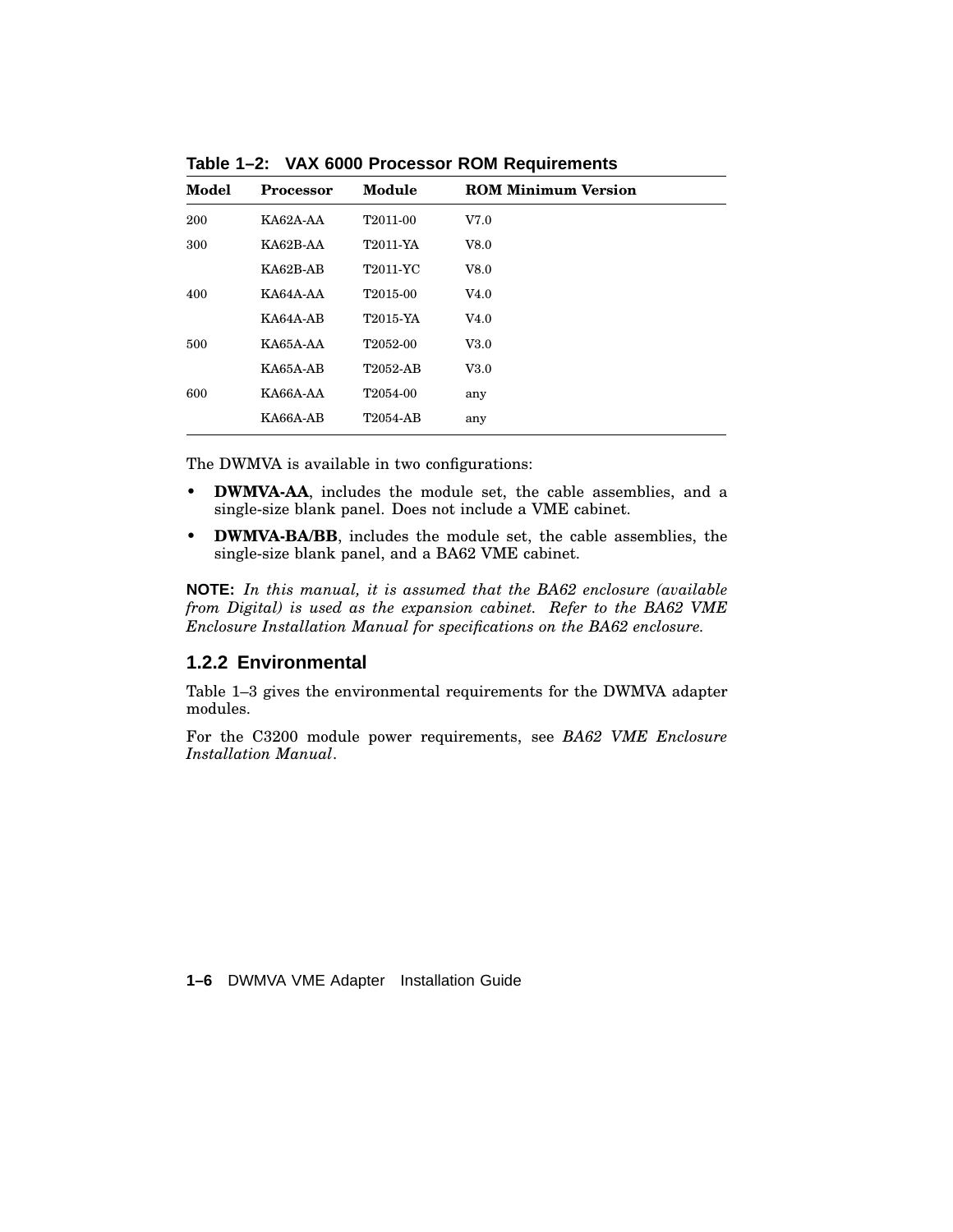| Operating                                  |                                                                       |  |  |  |
|--------------------------------------------|-----------------------------------------------------------------------|--|--|--|
| Environment                                |                                                                       |  |  |  |
| Temperature                                | $10^{\circ}$ to $40^{\circ}$ C (50 <sup>°</sup> to $104^{\circ}$ F)   |  |  |  |
| Humidity                                   | 10 to 90%, noncondensing                                              |  |  |  |
| Altitude<br>To 2.4 km $(8,000 \text{ ft})$ |                                                                       |  |  |  |
| <b>Storage</b>                             |                                                                       |  |  |  |
| Environment                                |                                                                       |  |  |  |
| Temperature                                | $-40^{\circ}$ to 66 $^{\circ}$ C (-40 $^{\circ}$ to 151 $^{\circ}$ F) |  |  |  |
| Humidity                                   | Up to $95\%$ , short duration (less than 60 days)                     |  |  |  |
| Altitude                                   | To $4.9 \text{ km}$ (16,000 ft)                                       |  |  |  |

**Table 1–3: DWMVA Environmental Requirements**

## **1.3 Troubleshooting**

The DWMVA adapter is supported on VAX 6000 systems by two loadable diagnostic programs: EVCLA and EVCLC. Both programs are run by booting the VAX Diagnostic Supervisor (VAX/DS) from the console prompt. EVCLA can be run right after booting VAX/DS. EVCLC requires a Radstone test module to be installed in the VME cabinet before the test program can be executed. The test module is obtainable from Digital (see Chapter 4).

Overview **1–7**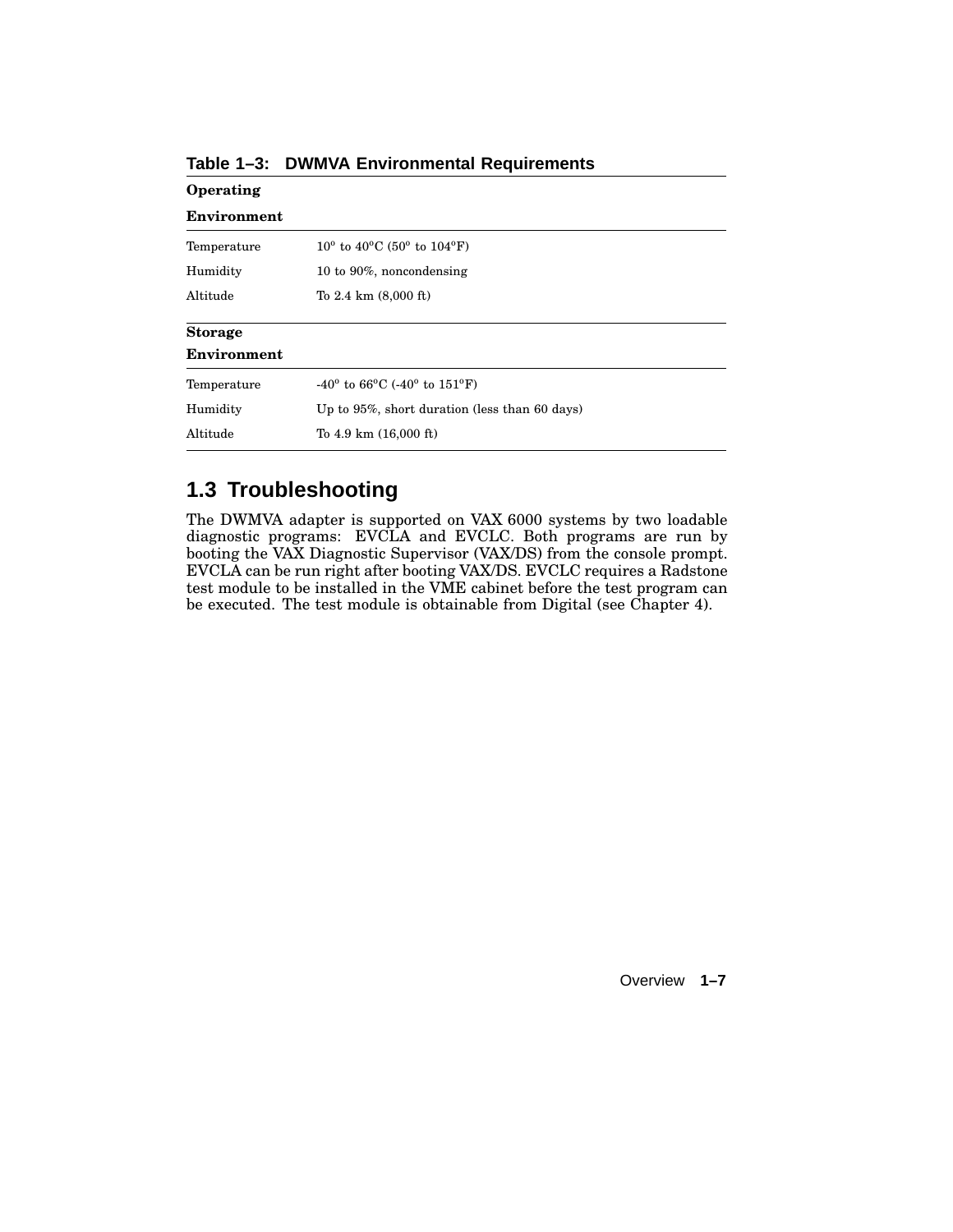# **Chapter 2 Installation Procedures**

Installation of the DWMVA adapter requires the completion of three tasks:

- 1. Installing the T2018 module
- 2. Installing the C3200 module
- 3. Connecting the cable assemblies

The XMI card cage in the VAX system houses the T2018 module. The C3200 module is installed in an external cabinet, which can be supplied either by Digital (BA62 enclosure) or by the customer. The discussions in this chapter assume that a BA62 enclosure or compatible VME cabinet is already installed.

Installation Procedures **2–1**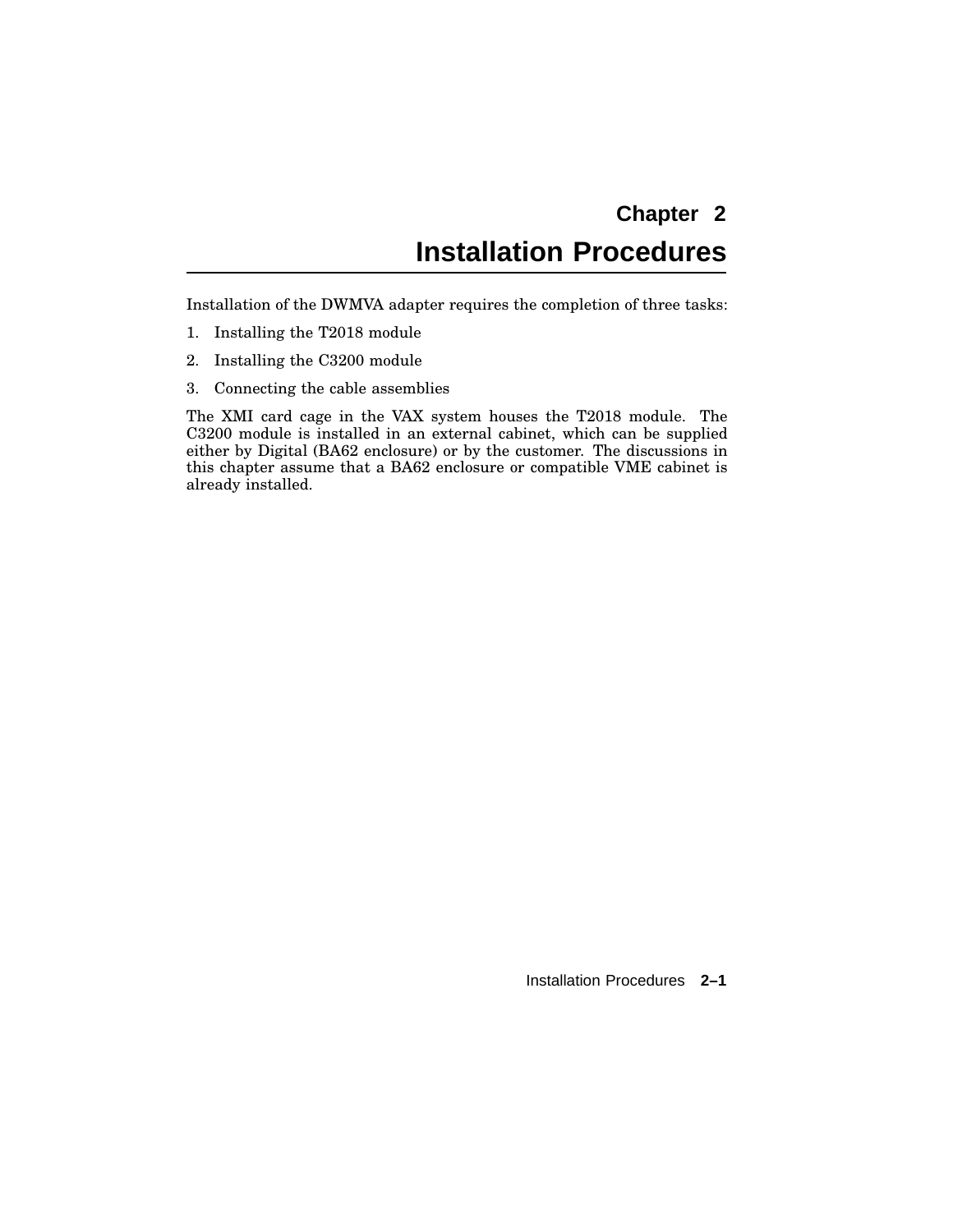## **2.1 Preparing for Installation**

Observe the following BEFORE you start any installation procedure:

#### **WARNINGS:**

- *• Wear an antistatic (ESD) wrist strap that is connected to the processor cabinet whenever you work inside the cabinet. This measure grounds you and thus prevents you from damaging the electronic components by discharging static electricity.*
- *• Place any circuit board removed during the installation procedures in a conductive container to prevent harm to the electronic components of the board.*

Perform the following tasks:

- 1. Verify that the VAX processor ROMs support the DWMVA adapter. The appropriate versions of the ROMs are given in Table 1–2. If the ROMs need to be updated, contact your local Field Change Order (FCO) coordinator for upgrade instructions.
- 2. Determine the slot in the XMI card cage where the T2018 is to be installed. Figure 2–1 shows the location of the XMI card cage in a VAX 6000 system. In a VAX 7000/10000 system, the XMI card cage is in the bottom of one of the CPU cabinets.

**2–2** DWMVA VME Adapter Installation Guide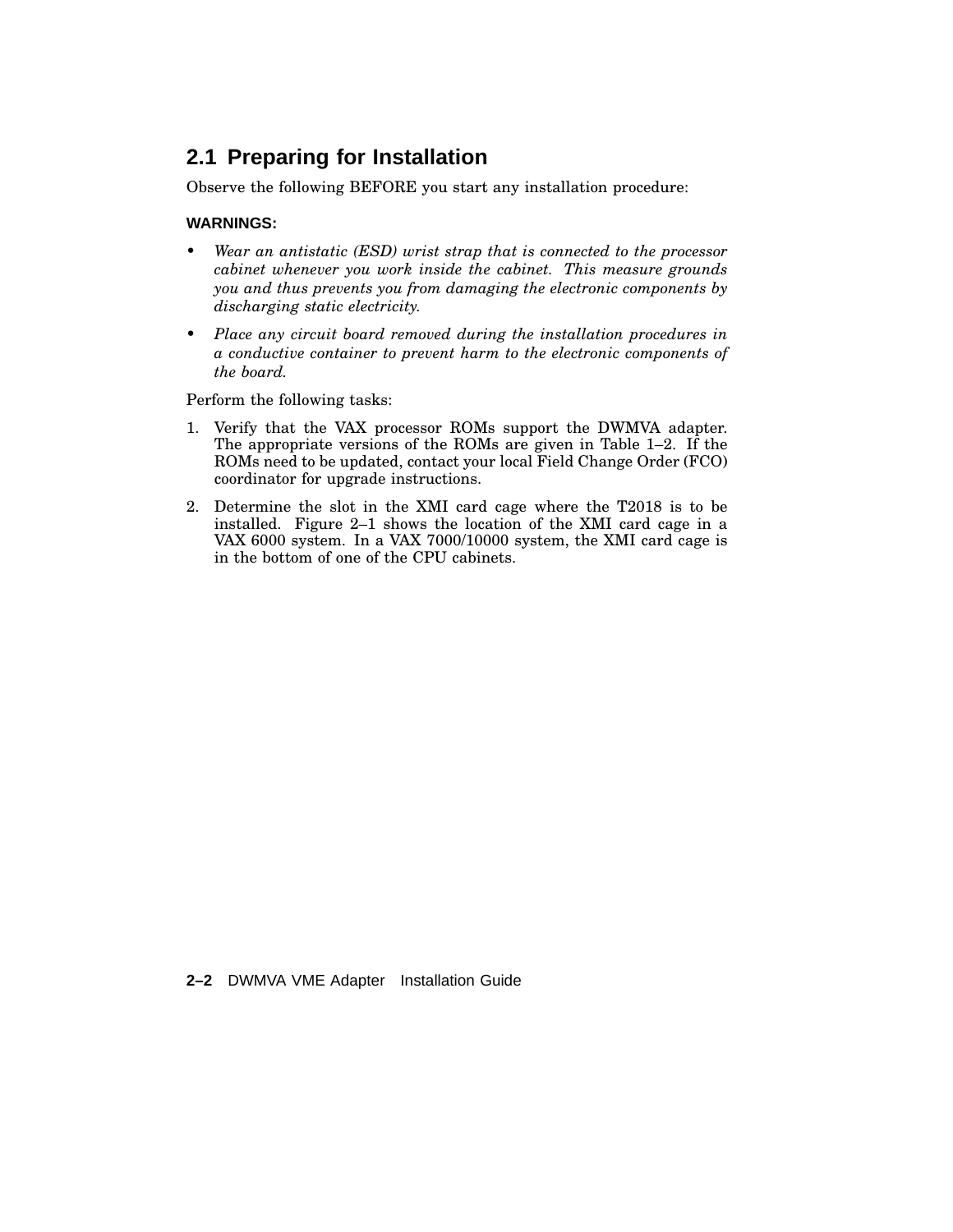**Figure 2–1: Location of XMI Card Cage in a VAX 6000 System**



msb-0316D-91

Installation Procedures **2–3**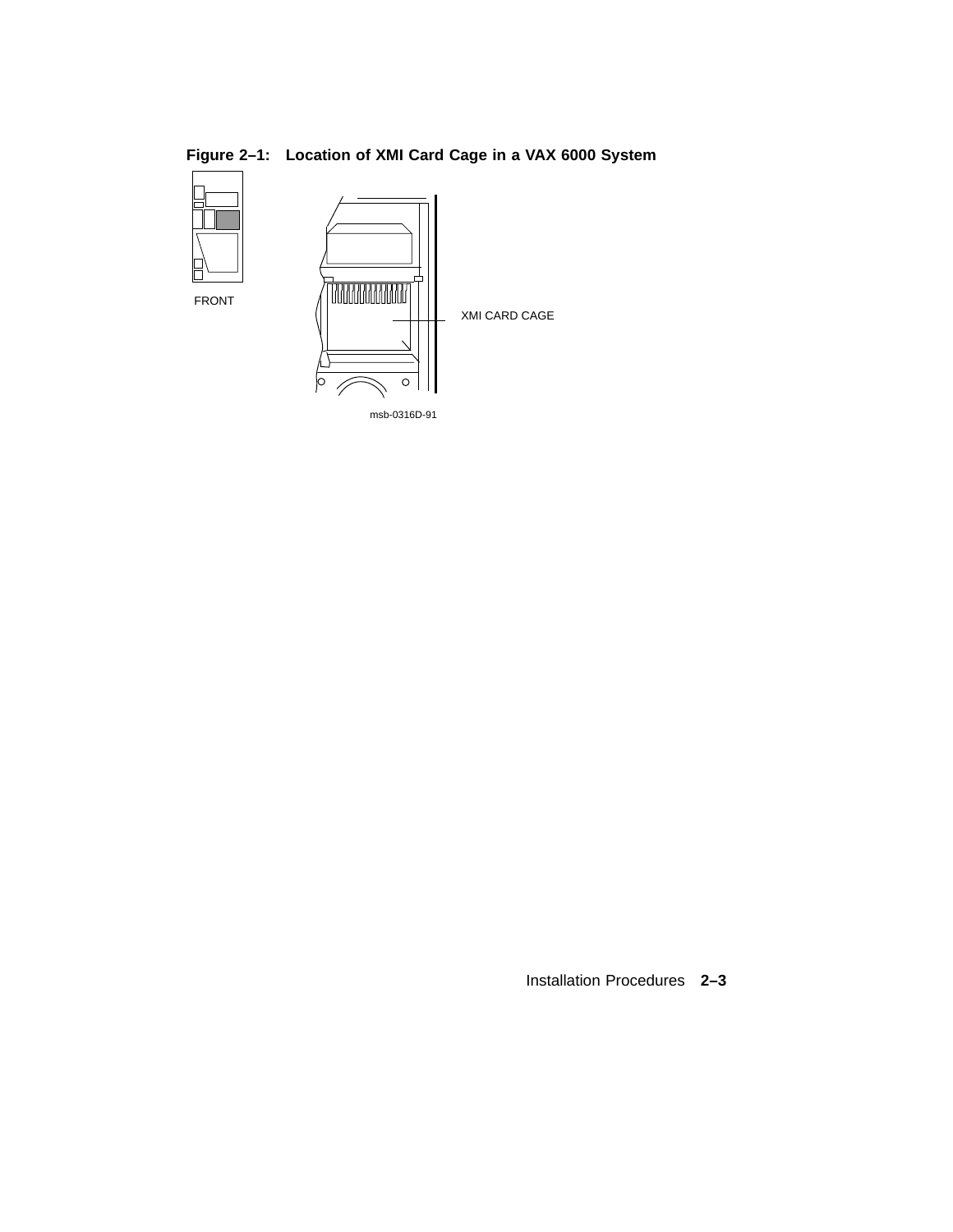**NOTE:** *In a VAX 6000 Model 200/300/400 system, the T2018 module can be installed in slots 1 through 4 and B through E. In other VAX 6000 systems, the T2018 module can be installed in slots 1 through 5 and A through E. It is recommended that you install the module in the highest available slot in VAX 6000 systems. In VAX 7000/10000 systems, any available XMI slot may be used.*

Figure 2–2 shows the slots in the XMI card cage. Slot 4 is used for illustrations of the installation procedures.

3. Install the BA62 enclosure (or other VME cabinet) and place it within 1.82 m (6 ft) of the host system. Installation instructions are included in the shipment of the BA62 enclosure.

You can now proceed with the installation of the DWMVA adapter.



#### **Figure 2–2: XMI Card Cage Slots**

**2–4** DWMVA VME Adapter Installation Guide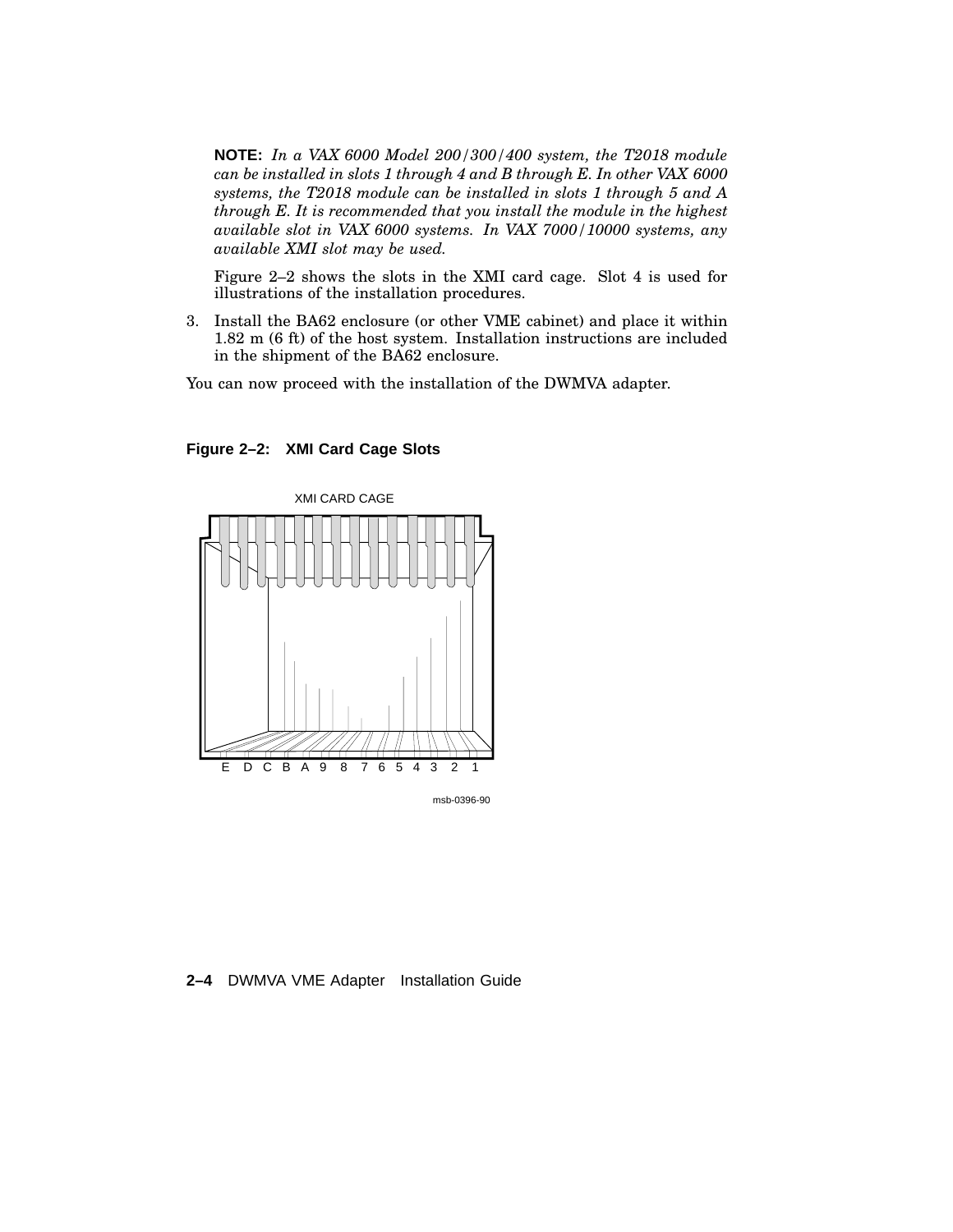## **2.2 Installing the T2018 Module**

Install the T2018 module in the XMI card cage as follows:

- 1. Power down the host computer system (see Figure 2–3).
	- a. Turn the upper switch at the control panel to the 0 position.
	- b. Pull out the main circuit breaker T-handle on the H405-E/F power controller.
- 2. Open the front door of the VAX cabinet.
- 3. Put on the ESD wrist strap that is attached to the system chassis.
- 4. Remove the door in front of the XMI card cage.
- 5. Locate the selected slot in the XMI card cage where the T2018 module is to be installed.
- 6. Grasp the T2018 module at the edge opposite the connectors. Without touching the components, lift the lever of the selected slot, align the module with the card guides, and carefully slide it into the slot until it comes to a halt. No force is necessary because the XMI card cage is of zero-insertion-force type.
- 7. Press the lever down to lock the connector.
- 8. Replace the door in front of the XMI card cage.

You have completed the installation of the T2018 module.

**NOTE:** *Powering down a VAX 7000/10000 system is similar. Refer to the Installation Guide for the relevant system for details.*

Installation Procedures **2–5**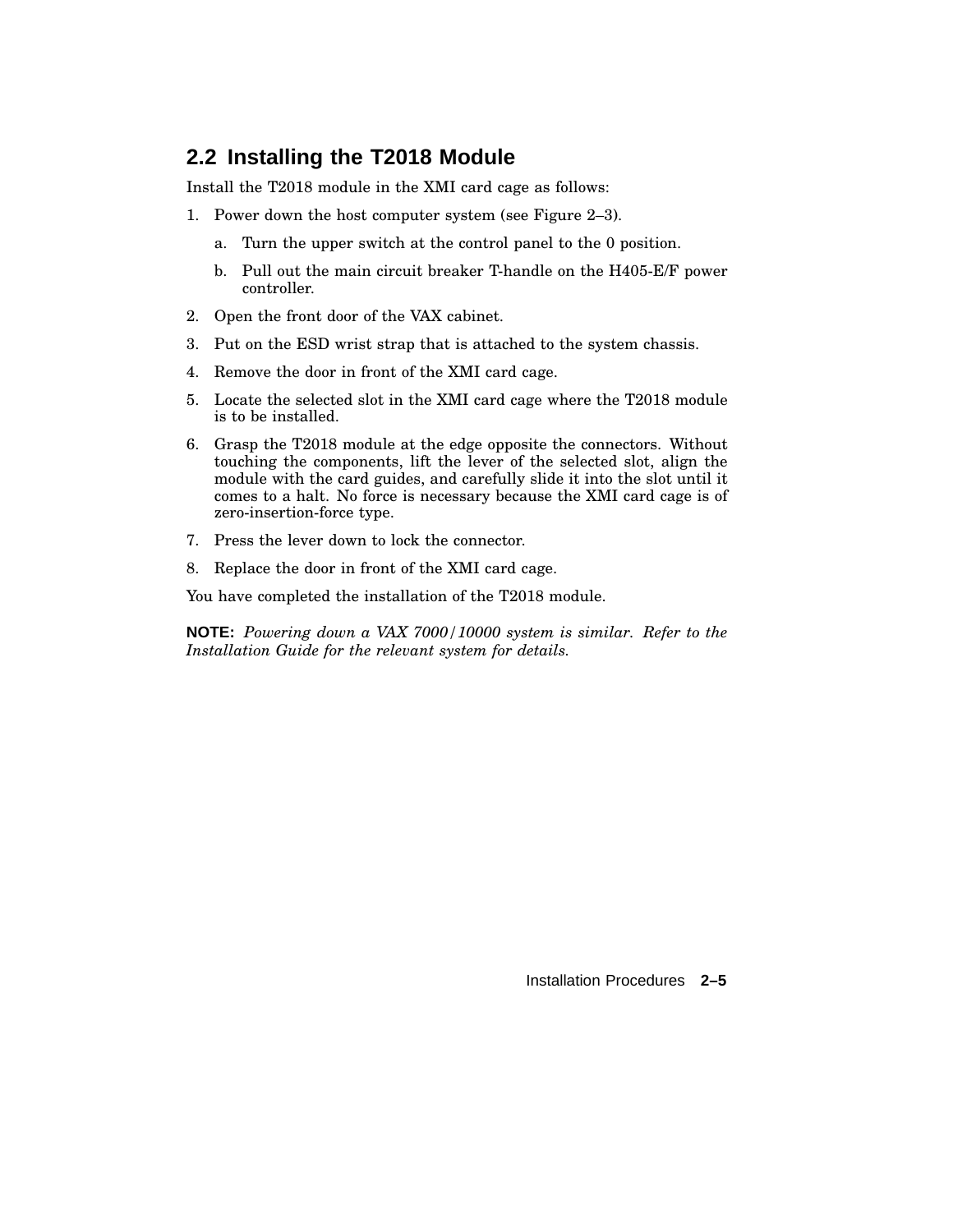**Figure 2–3: Powering Down the VAX 6000**



**2–6** DWMVA VME Adapter Installation Guide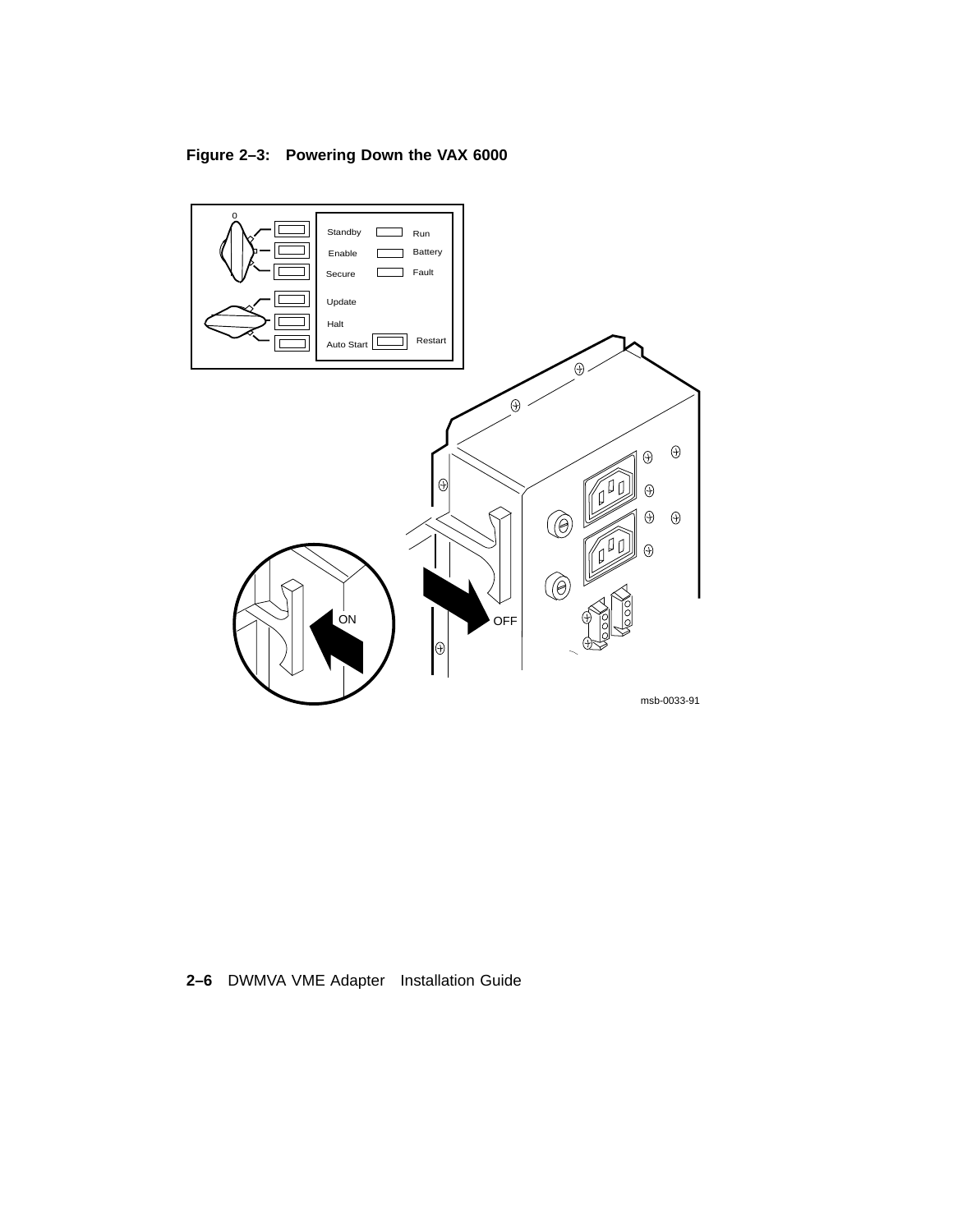## **2.3 Installing the C3200 Module**

Install the C3200 module in the 6U VME card cage (see Figure 2–4) as follows:

- 1. Make sure you are wearing a properly grounded antistatic wrist strap.
- 2. Power down the BA62 enclosure (or other VME cabinet) by pressing the main power switch in the upper-right corner of the front panel.
- 3. Remove the rear panel of the enclosure (not shown in Figure 2–4) by grasping the panel at the bottom edge and pulling the panel straight back.

#### **Figure 2–4: BA62 VME Enclosure (Rear View)**



.

4. Loosen the three captive screws securing the bulkhead door assembly to the rear of the enclosure. Then swing the bulkhead door assembly to the left (see Figure 2–4).

Installation Procedures **2–7**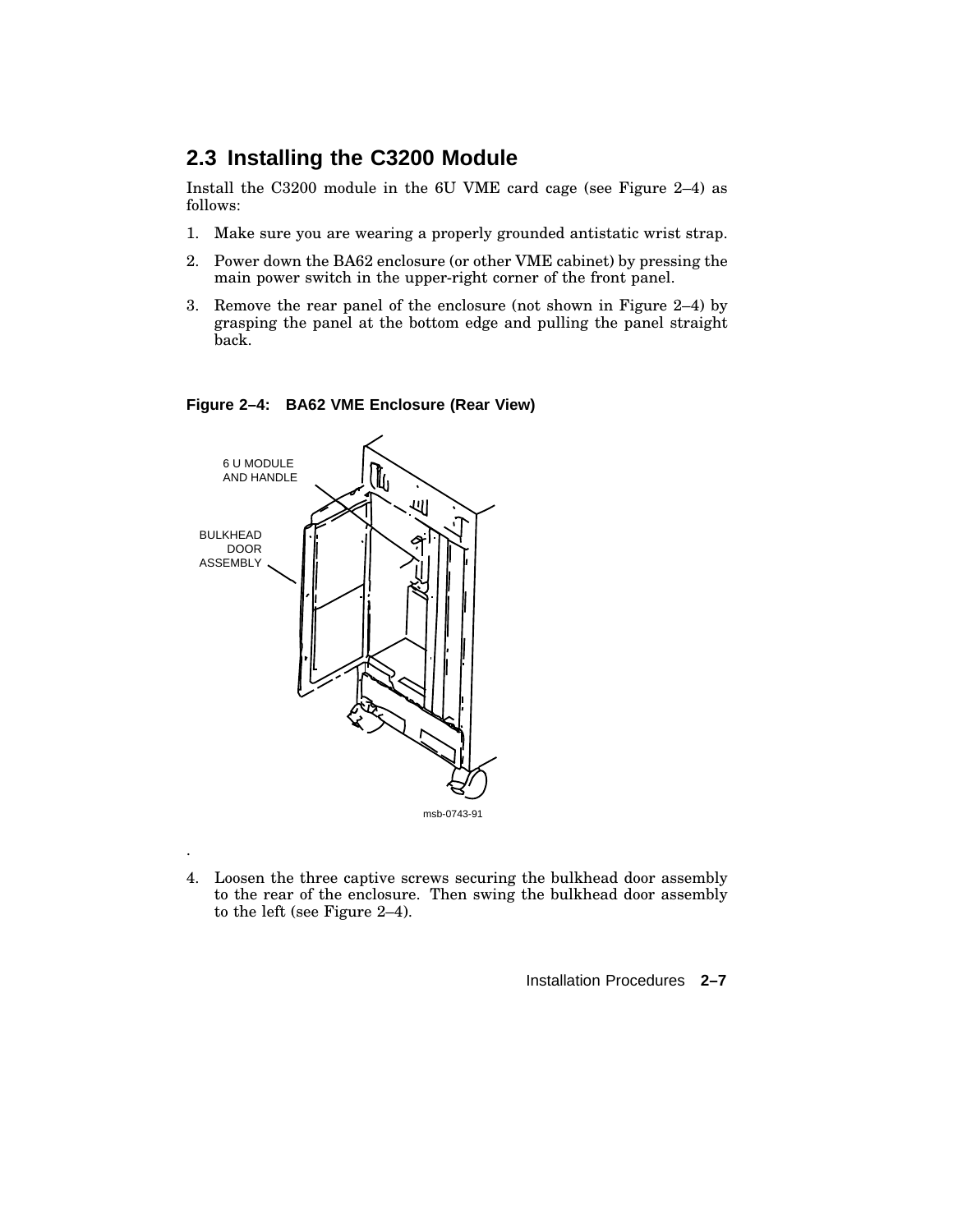5. Locate slot 1 of the 6U card cage and make sure that the IACK and BG0–BG3 jumpers of the slot are removed from the backplane.

**NOTE:** *In the BA62, slot 1 is the leftmost slot viewed from the rear of the cabinet.*

6. Grasp the C3200 module at the top and the bottom of the handle, align the module with the upper and lower card guides of slot 1, and insert it into the slot. Carefully slide the module in by pressing on the upper and lower ejectors of the handle until the J1 and J2 connectors are fully seated in the VMEbus backplane.

**NOTE:** *To remove the module from the 6U card cage, press outward on the ejectors until the module is released; then pull the module out.*

7. Secure the module in the card cage by tightening the screws on the module's handle.

You have completed the installation of the C3200 module.

**2–8** DWMVA VME Adapter Installation Guide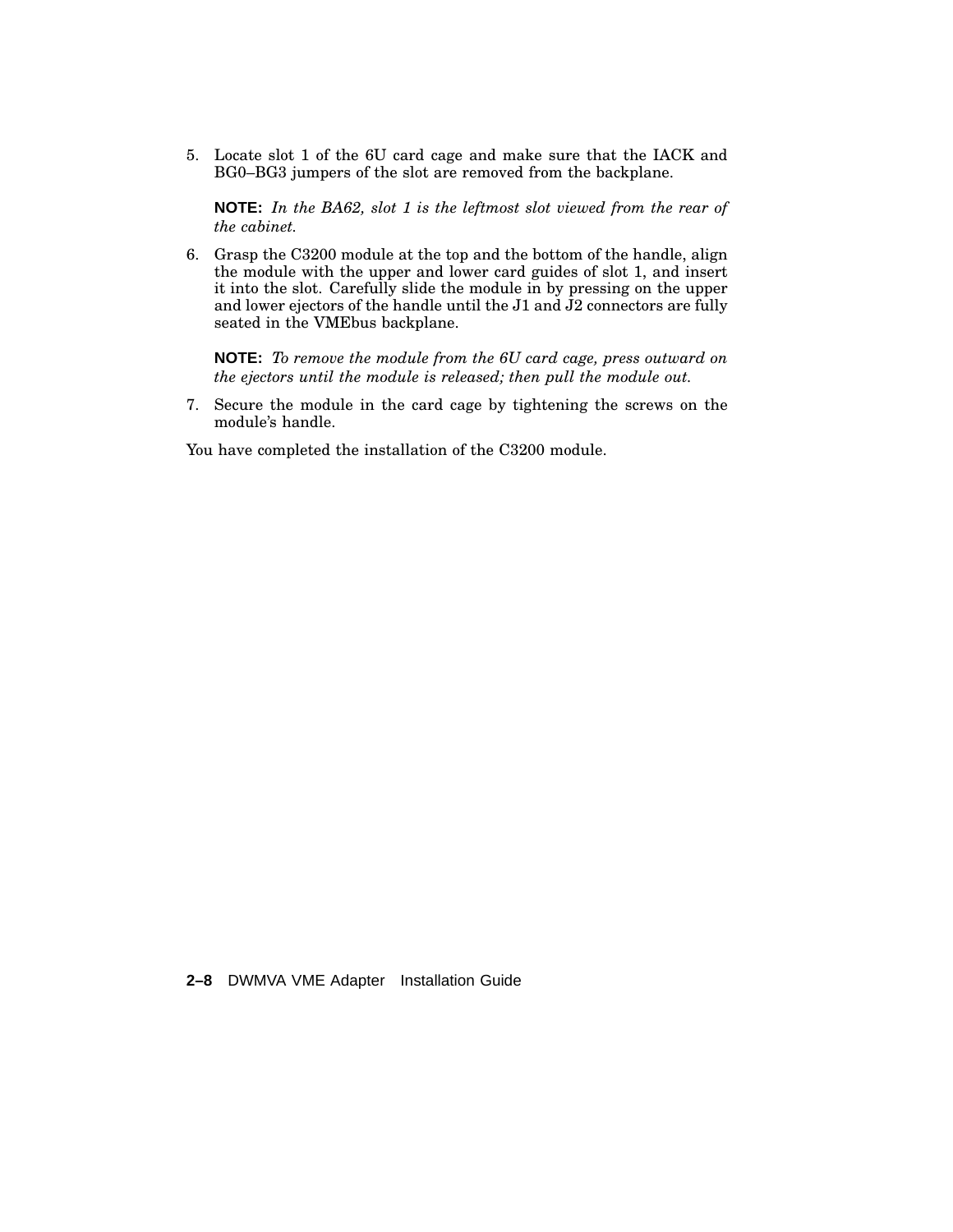## **2.4 Connecting T2018 to C3200**

Connection of the T2018 to the C3200 requires the installation and interconnection of three cable assemblies:

- VME internal cable assembly
- XMI internal cable assembly
- IBUS external cable assembly

Installation Procedures **2–9**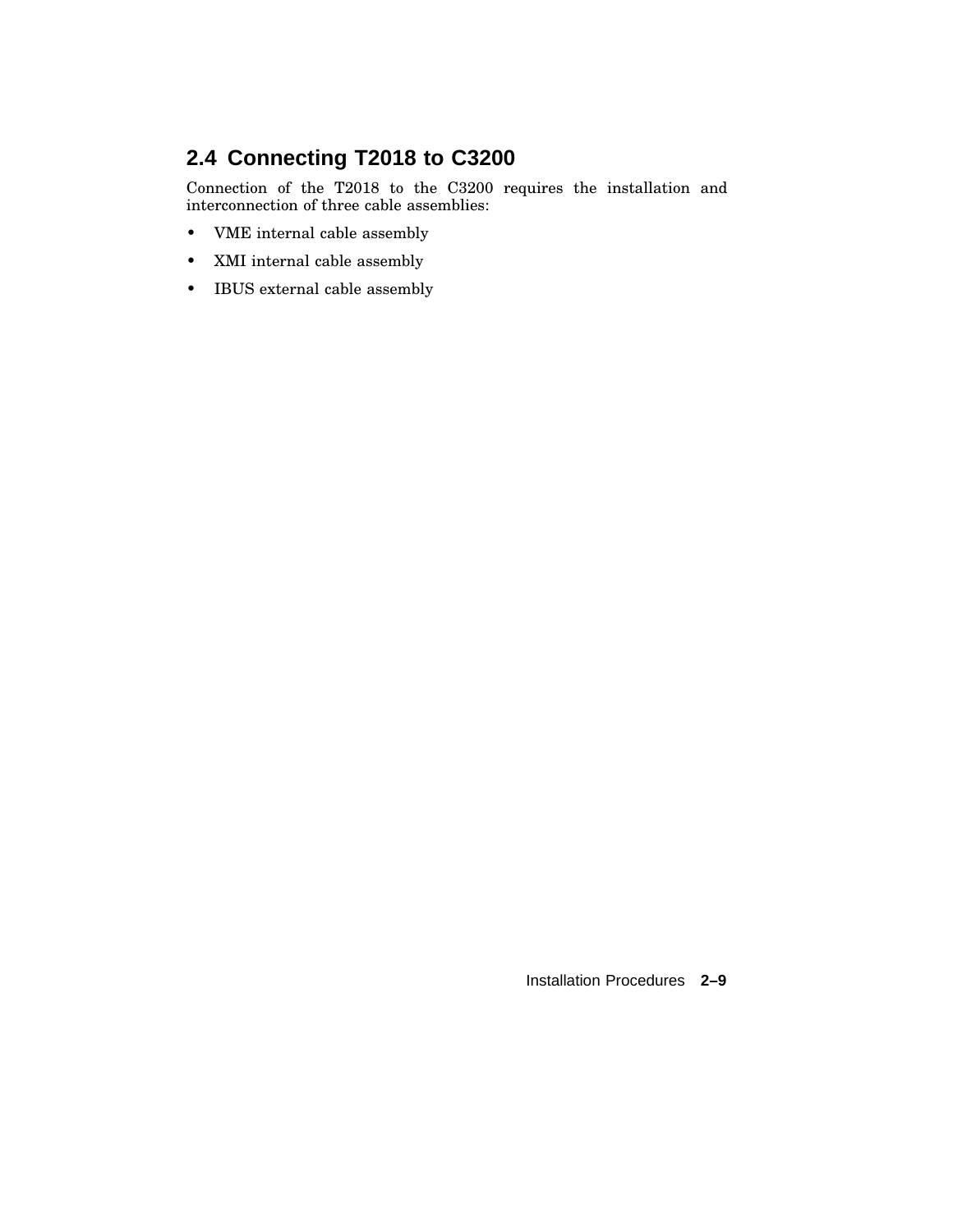## **2.4.1 Installing VME Internal Cable Assembly**

Install the VME internal cable assembly (17-02973-01) as follows:

1. Insert the P3, P4, P5, and P6 connectors to corresponding connectors marked J3, J4, J5, and J6 on the C3200 module handle. Install cables so that the red stripes on the cables are at the top of the J connectors (see Figure 2–5).

**Figure 2–5: VME Internal Cable Connection**



**2–10** DWMVA VME Adapter Installation Guide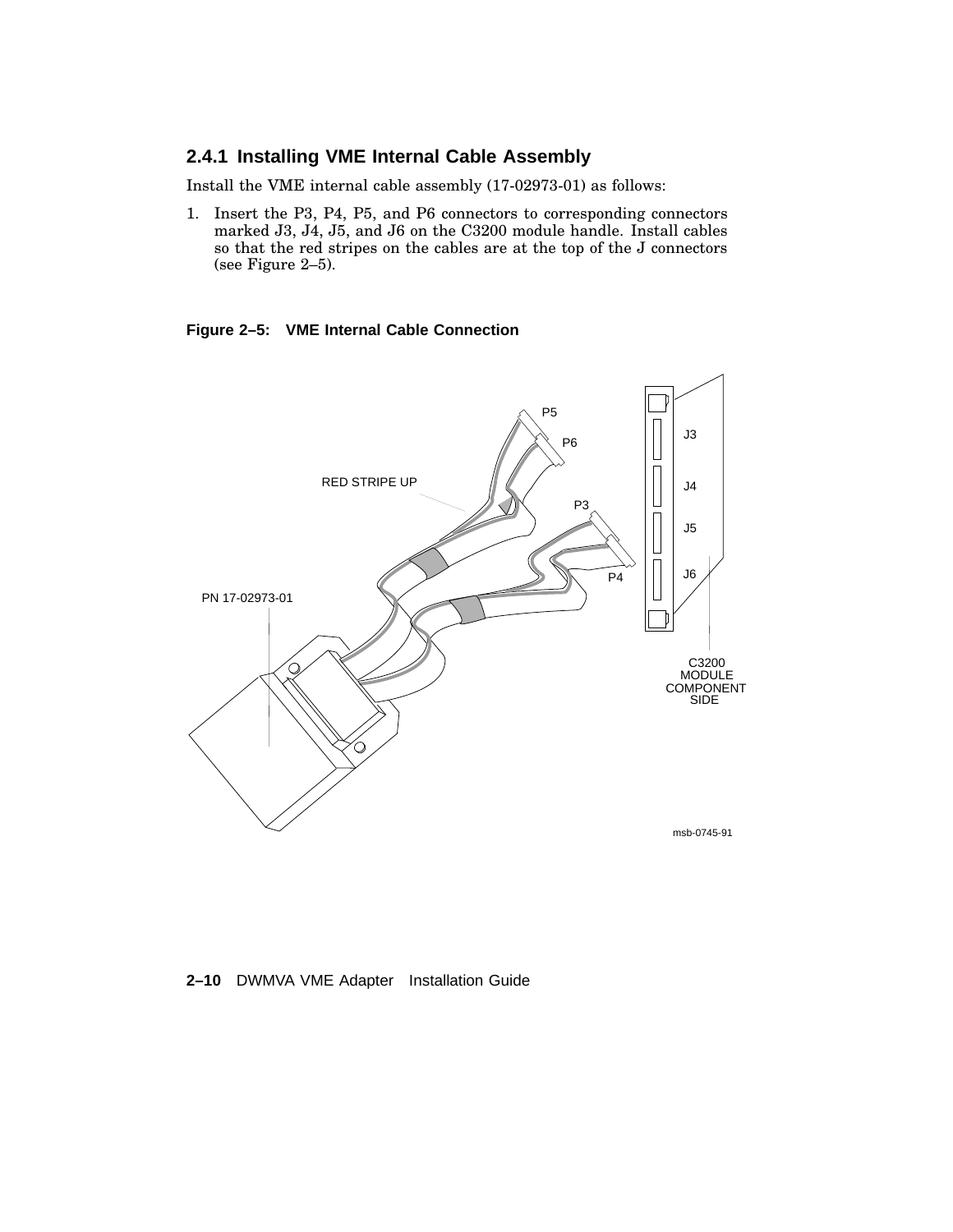2. Insert the straight microD male connector of the IBUS external cable assembly (17-02972-01) into the 100-pin female connector attached to a mounting plate at the other end of the VME internal cable assembly (see Figure 2–6).

This connection must be made before the VME internal cable assembly is mounted to the enclosure, because the female microD connector is not accessible once the mounting plate of the VME internal cable assembly is flipped and secured to the enclosure (see next step).

#### **Figure 2–6: IBUS to VME Internal Cable Connection**



- 3. Flip the mounting plate (connectors underneath) and secure it to the floor of the enclosure making sure that the shielded cable is routed through the cutout at the bottom of the enclosure chamber.
- 4. Close the rear door of the enclosure.
- 5. Reinstall the rear panel.

Installation Procedures **2–11**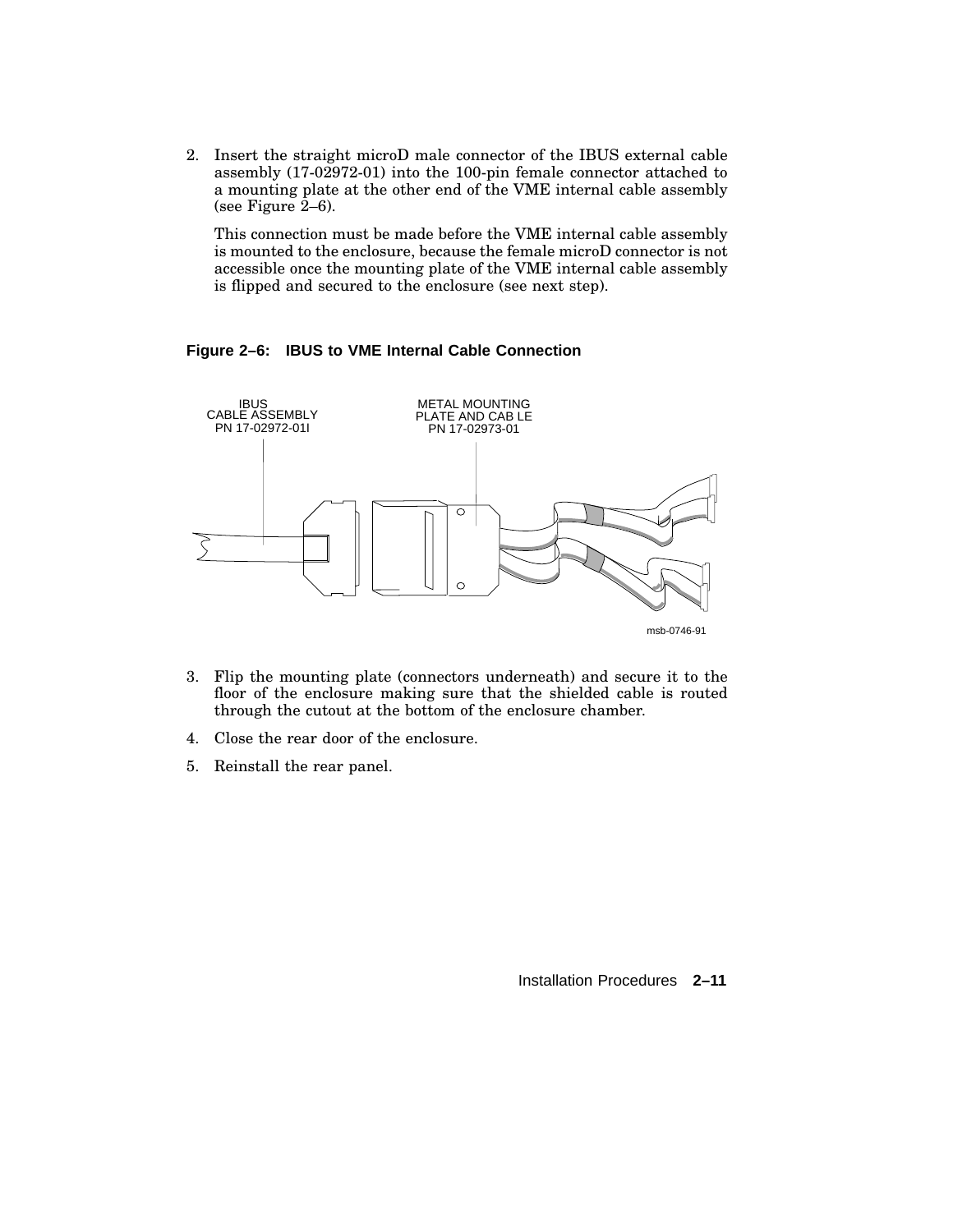#### **2.4.2 Installing XMI Internal Cable Assembly**

Install the XMI internal cable assembly (17-02926-01) as follows:

- 1. Open the rear door of the VAX cabinet.
- 2. Unscrew and remove one of the two double-size I/O panels on the bulkhead tray.
- 3. Loosen the screw on the bracket holding the bulkhead tray to the rear of the cabinet and lower the tray until it rests at a  $90^{\circ}$  angle from the cabinet.
- 4. Locate the XMI backplane. Figure 2–7 shows the XMI backplane location and indicates segments D and E where the internal cable assembly connectors are to be plugged.



#### **Figure 2–7: XMI Backplane Segments D and E**

5. Find the XMI slot corresponding to the T2018 module (slot 4 in Figure 2–7) and insert the four 30-position (2 by 15) connectors of the internal cable assembly labeled D1, D2, E1, and E2, into the corresponding connectors of the selected slot. Make sure the red stripes on the cables are at the top of the backplane connectors (see Figure 2–8).

#### **2–12** DWMVA VME Adapter Installation Guide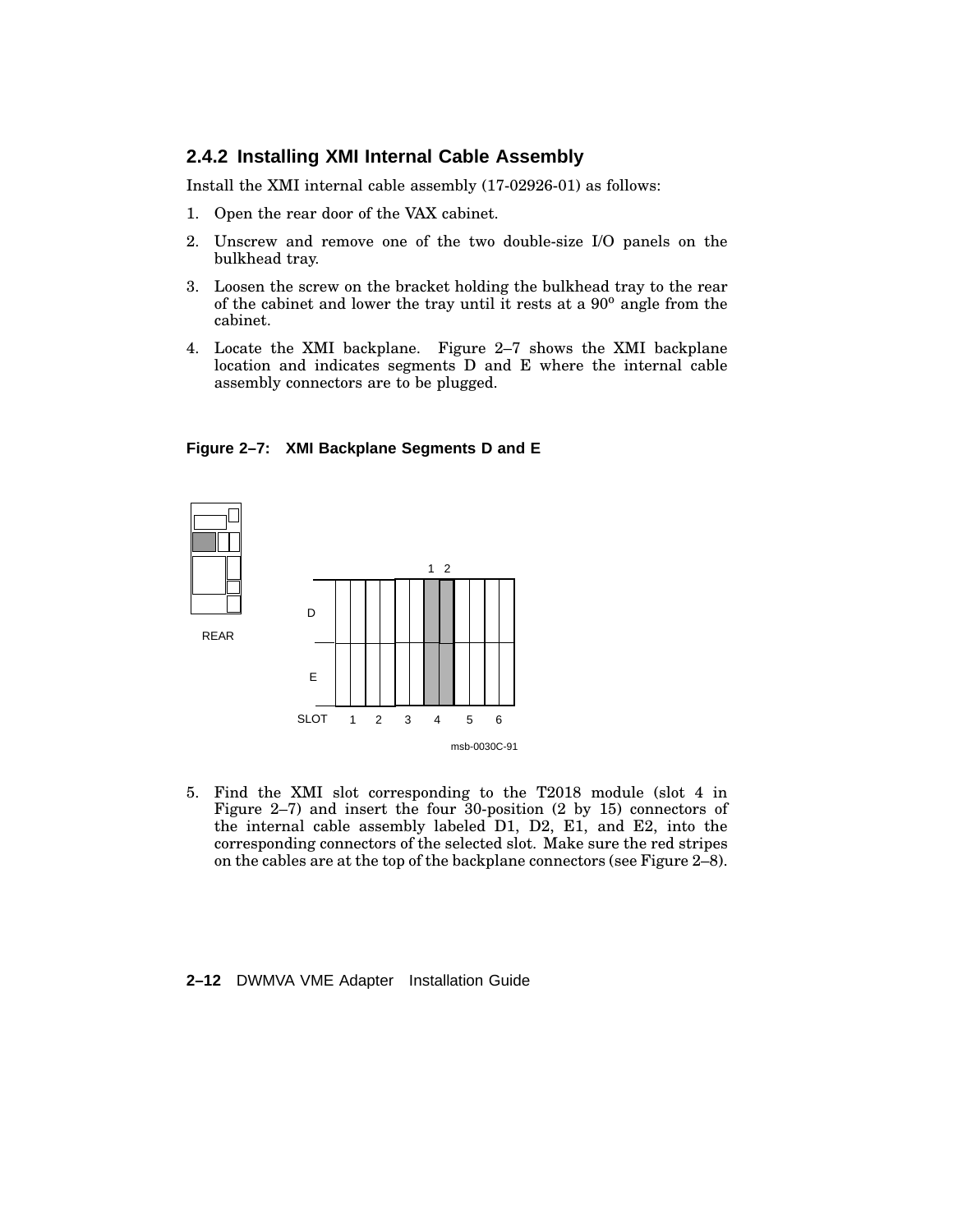**Figure 2–8: XMI Internal Cable Connection**



- 6. Lift the bulkhead tray back up and fasten it to the holding bracket.
- 7. Secure the panel with the microD connector to the bulkhead on the right side of the double-size bulkhead cutout. Make sure that the panel tab on the microD connector is oriented to the right (see Figure 2–8).
- 8. Install the single-size blank panel included in the adapter kit on the left side of the double-size bulkhead cutout.

Installation Procedures **2–13**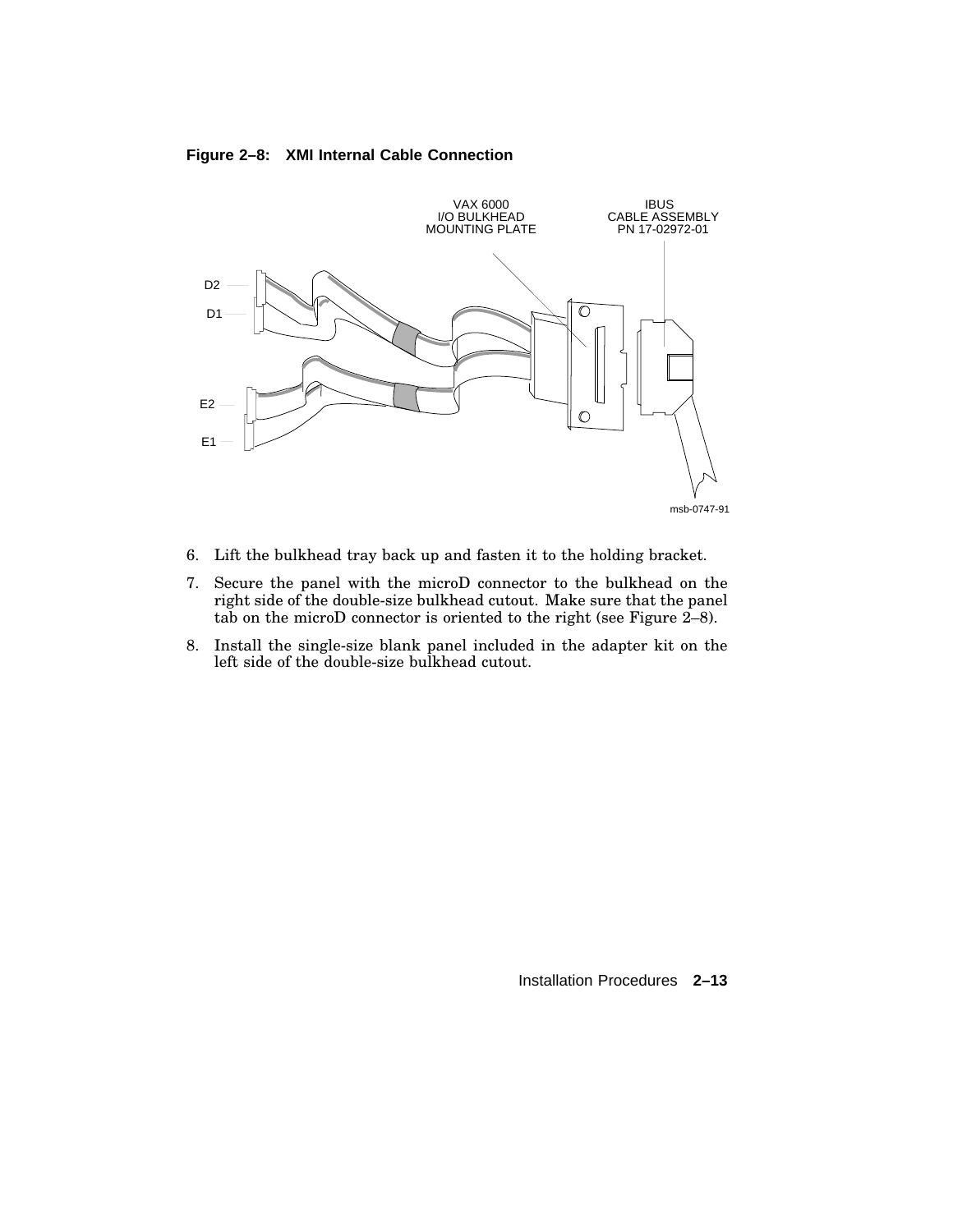#### **2.4.3 Installing IBUS External Cable Assembly**

Complete the installation of the IBUS cable assembly (17-02972-01) as follows:

- 1. Connect the right-angle connector of the IBUS external cable assembly to the female microD connector of the XMI internal cable assembly (see Figure 2–8).
- 2. Close the rear door of the computer cabinet.

You have completed the installation of the DWMVA adapter. You can now move on to the verification procedures.

**2–14** DWMVA VME Adapter Installation Guide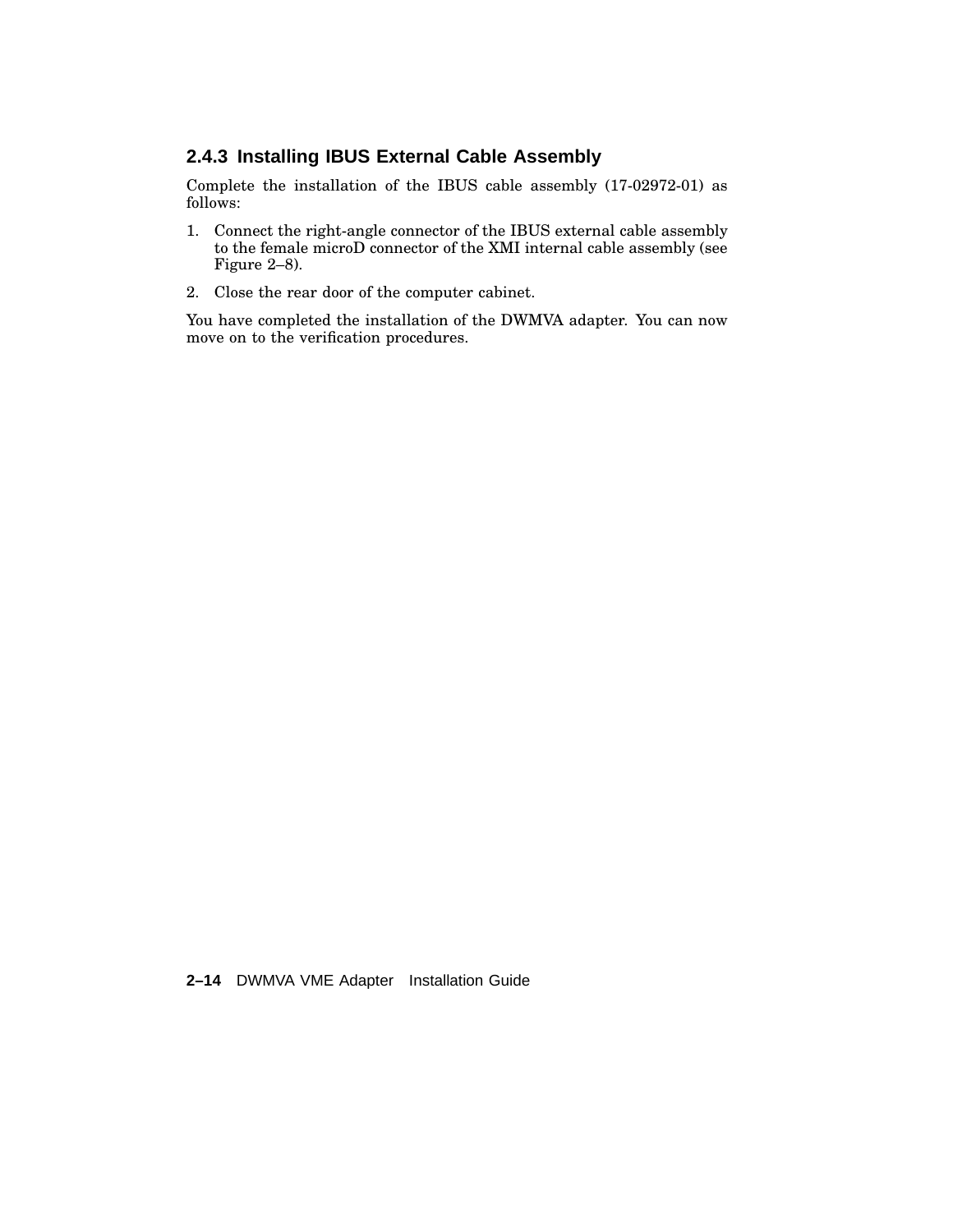## **Chapter 3 Verification**

After you have completed the installation of the DWMVA adapter (T2018, C3200, and cabling), you are ready to verify its operation. Verification consists of two procedures: self-test, which is executed automatically by the VAX processor on power-up, and a series of diagnostic tests performed by the EVCLA program. EVCLA is only supported on VAX 6000 systems.

## **3.1 Power-Up Self-Test**

On power-up, the boot (primary) processor executes a minimum set of ROMbased tests on the DWMVA modules as part of the VAX system self-test. Proceed as follows:

- 1. Power up the BA62 enclosure (VME subsystem) by pressing the main power switch in the upper-right corner of the front panel.
- 2. Power up the host computer system.
	- a. Push the main circuit breaker T-handle.
	- b. Turn the upper switch of the control panel to the Enable position.
	- c. Turn the lower switch of the control panel to the Halt position.

The system executes a self-test and outputs the console prompt at the terminal. The yellow LED on the T2018 lights, indicating that the module passed self-test. If the red LED lights, an error was detected in the DWMVA. Refer to the *DWMVA VME Adapter Technical Manual* for information on errors.

Verification **3–1**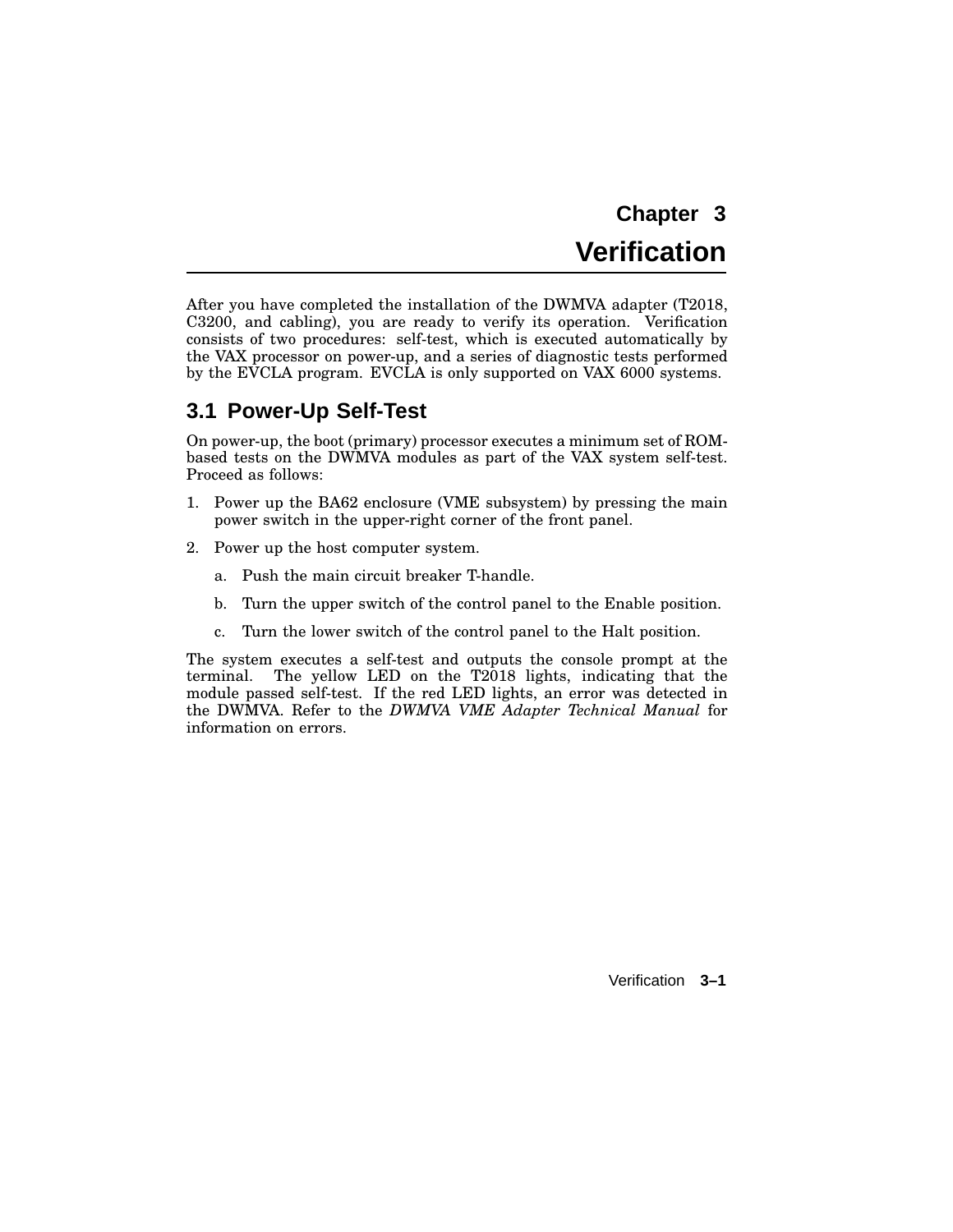## **3.2 Running EVCLA Tests**

**NOTE:** *EVCLA is only used with VAX 6000 systems. For verification on VAX 7000/10000 systems, refer to Technical Tips.*

At the console prompt, you can boot the VAX Diagnostic Supervisor (VAX/DS) from the TK drive, or other media, to run standalone verification diagnostics.

Proceed as follows:

Enter B VDS to boot VAX/DS. The system displays the prompt DS>.

**NOTE:** *If B VDS is not defined, refer to console commands and system configurations for boot details.*

- Enter ATTACH DWMVA HUB DWMVA0 *n*, where *n* is the slot number in hexadecimal notation. This command establishes connection between the C3200 adapter and slot *n* of the XMI where the T2018 resides. The zero at the end of DWMVA indicates the device number of the DWMVA. The second device would be called DWMVA1. Each DWMVA device is tested separately if two DWMVA adapters are installed.
- $\bullet$  Enter SELECT DWMVA0 to select the DWMVA adapter for testing.
- **O** Enter LOAD EVCLA to load EVCLA into memory.
- **O** Enter SET TRACE, HALT to print out the test sequence and to halt on error.
- **O** Enter START to start the DWMVA level 3 diagnostic program. The first 18 tests of the EVCLA are run on the T2018. The remaining tests are run on both modules, T2018 and C3200.
- When the diagnostic prompt returns, type EXIT to exit VAX/DS.

**NOTE:** *The supervisor runs 36 tests. Test 37 (VME DC power test) must be selected manually. To run test 37, enter ST/SE:MANUAL (instead of EXIT) when the DS> prompt returns and follow the program instructions.*

If EVCLA reports no errors, the user verification procedure is complete and acceptance criteria have been met.

Example 3–1 shows a typical run of the EVCLA tests.

**3–2** DWMVA VME Adapter Installation Guide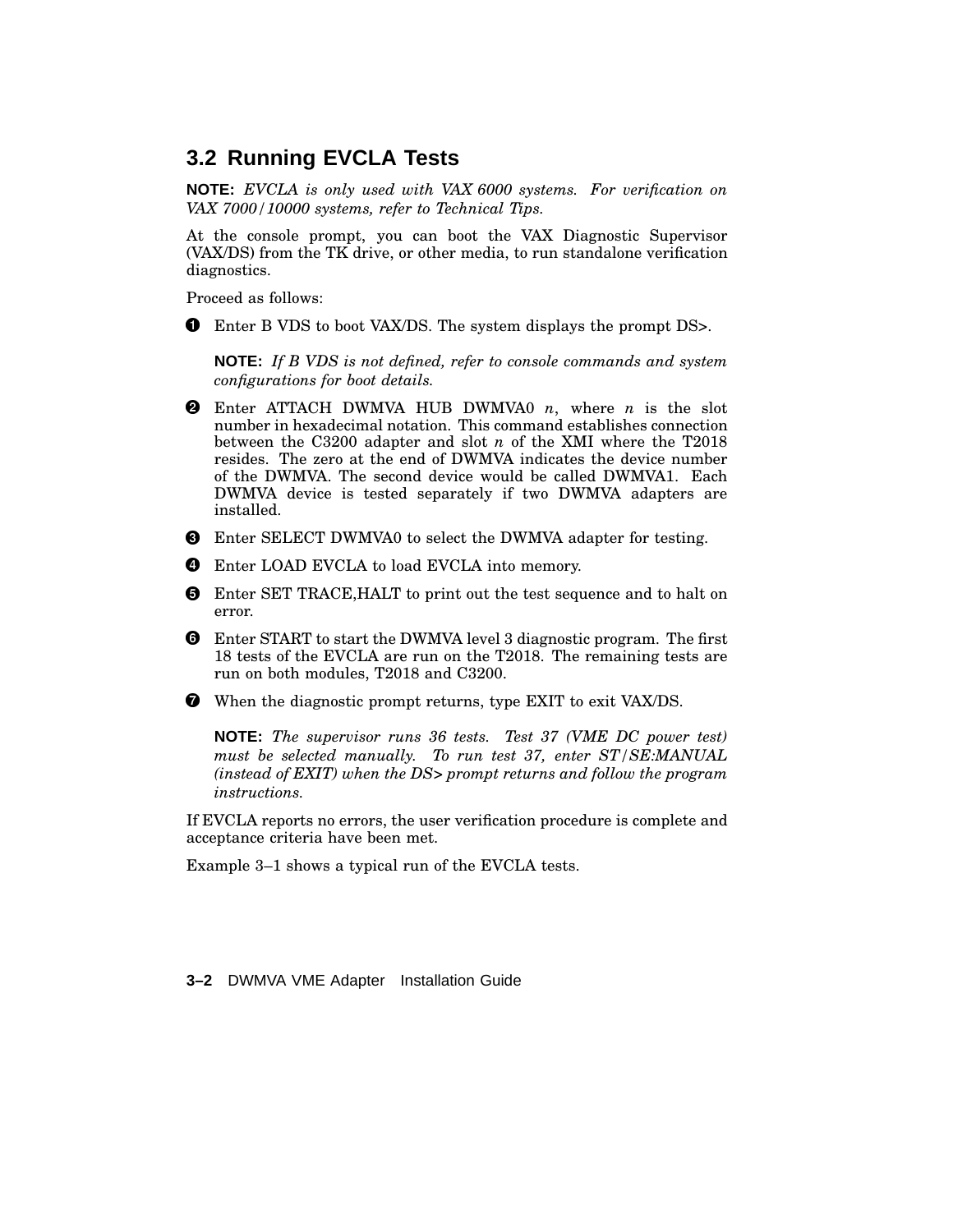#### **Example 3–1: Running EVCLA**

```
\Rightarrow B VDS \bulletDS> ATTACH DWMVA HUB DWMVA0 4 <sup>0</sup>
 DS > SELECT DWMVA0 \ThetaDS> LOAD EVCLA <sup>0</sup>
 DS> SET T, H \ThetaDS> START O
 .. Program: VAX DWMVA Level 3 Diagnostic, revision 1.0, 37 tests,
at 13:56:29.66.
Testing: _DWMVA0
Test 1: Registers Integrity Test
Test 2: XMI Parity Checker Test
Test 3: PMREs Integrity Test
Test 4: T2018 Loopback Test
Test 5: PMRs ECC Test
Test 6: DMA Data Buffers Test
Test 7: Data NO ACK and Interrupt Test
Test 8: Addressing Modes Test
Test 9: DMA ECC and Interrupt Test
Test 10: Retry Timeout and Interrupt Test
Test 11: Nonexistent Memory Test
Test 12: Timeout Counter Test
Test 13: Invalid PFN and Interrupt Test
Test 14: XMI Parity Error Interrupt Test
Test 15: XMI Write Sequence Error Interrupt Test
Test 16: IBUS DMA C/A Buffers Parity Error and Interrupt Test
Test 17: Internal Error and Interrupt Test
Test 18: I/O Write Fail and Interrupt Test
Test 19: IBUS Integrity and Early Loopback Test
Test 20: C3200 CSR Register Test
Test 21: C3200 Access Register and Accessed Registers Test
Test 22: C3200 Register Dual Address Test
Test 23: SWAP Ram Addressing Verification Test
Test 24: SWAP Ram Data Cell Integrity Test
Test 25: Address Building Test
Test 26: ITV Data Path and ITV Buffer Cell Integrity Test
Test 27: Little to Big Endian Format Test
Test 28: Location Monitor Test/External Check
Test 29: VTI Data Path/Control and VTI Buffer Cell Integrity Test
Test 30: Big to Little Endian Format Test
Test 31: DMA Read Transaction Test
Test 32: VME Transaction Timeout Error Test
Test 33: XVME Arbitration Test
Test 34: T2018 Originated Interrupt Test
Test 35: VME Interrupt Test
```
#### **Example 3–1 Cont'd on next page**

Verification **3–3**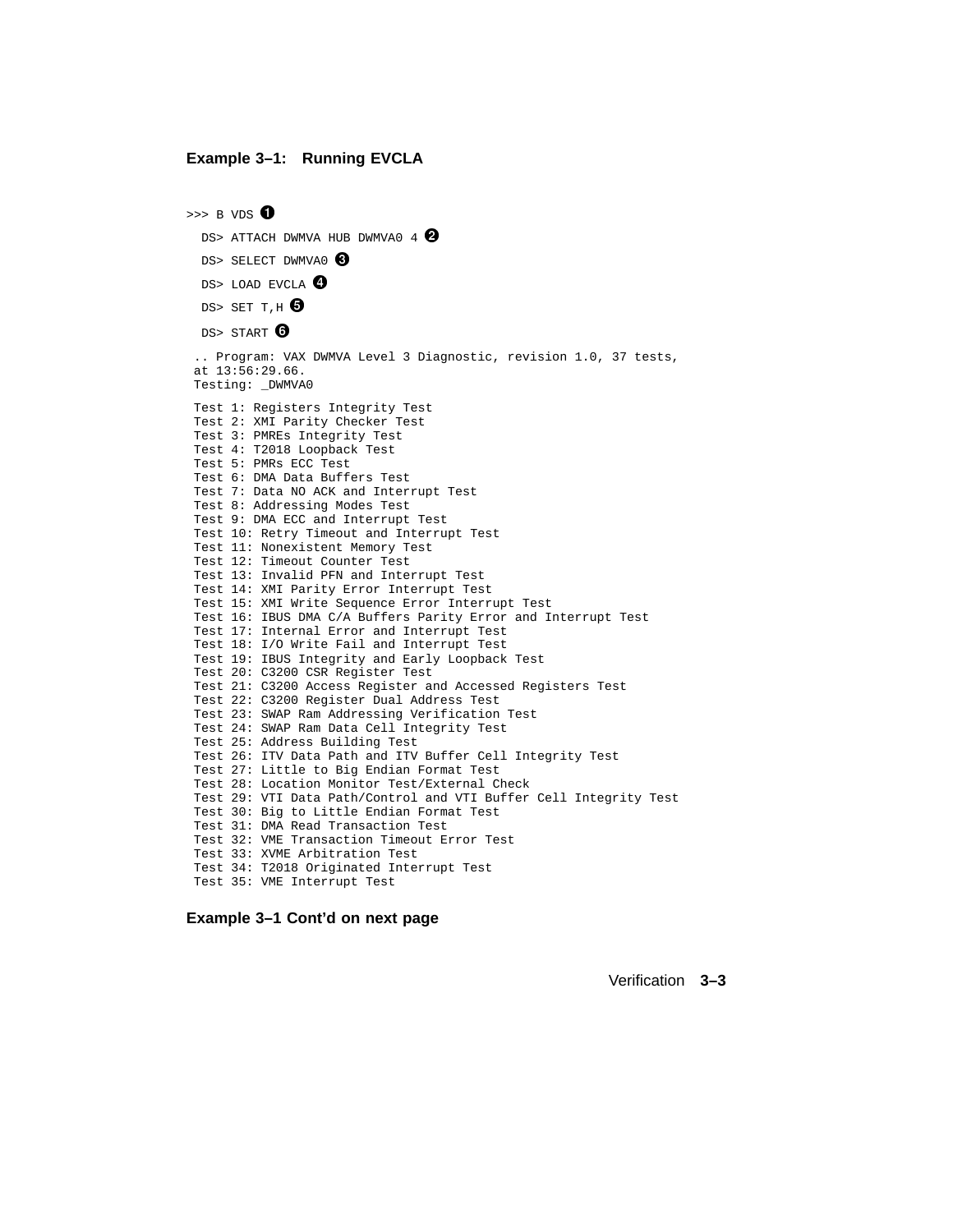### **Example 3–1 (Cont.): Running EVCLA**

Test 36: C3200 Error Interrupts Test .. End of run, 0 errors detected, pass count is 1, time is 6-MAY-1991 13:59:55.42 DS> EXIT

**3–4** DWMVA VME Adapter Installation Guide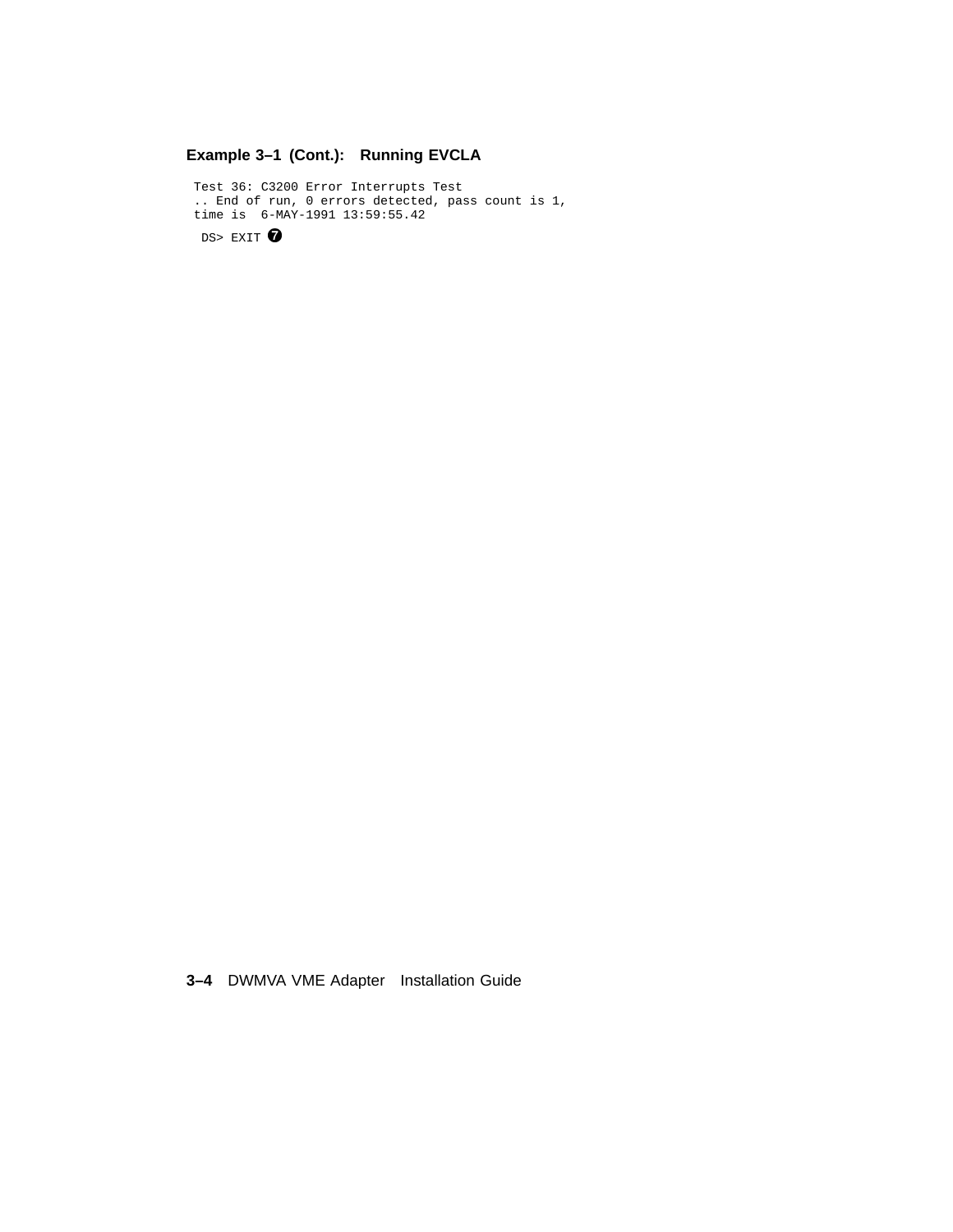# **Chapter 4 Advanced Troubleshooting**

This chapter describes how to run the EVCLC diagnostic program. The procedure requires use of a Radstone PME 68-25 processor board that has been customized for EVCLC (Digital part number FC-10169-AC).

**NOTE:** *EVCLC is only used with VAX 6000 systems. For advanced troubleshooting on VAX 7000/10000 systems, refer to Technical Tips.*

Advanced Troubleshooting **4–1**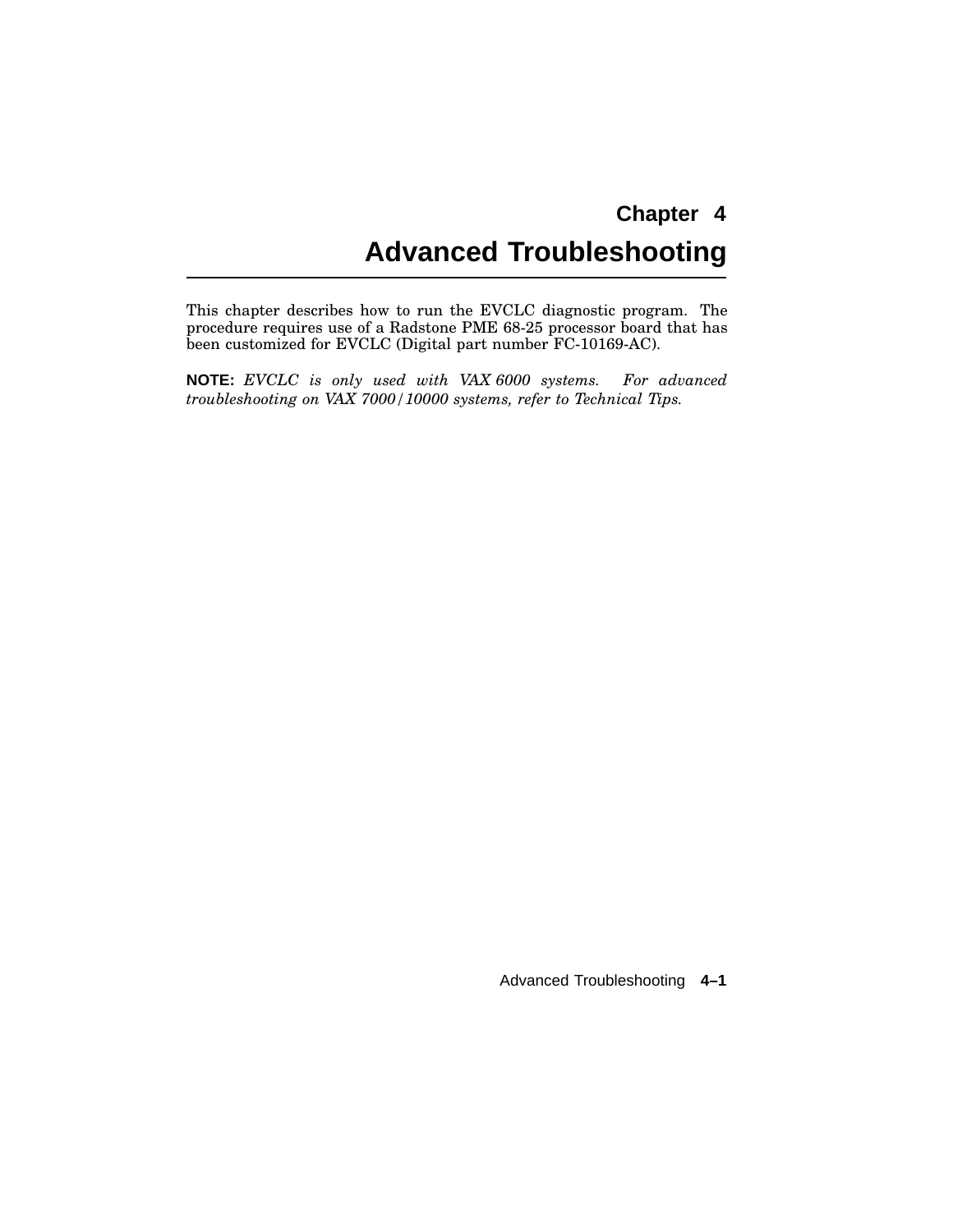## **4.1 Installing the Diagnostic Board**

To install the Radstone 68-25 board in the BA62 enclosure (or other VME cabinet), proceed as follows:

1. Power down the BA62 enclosure or compatible expansion cabinet.

**NOTE:** *The red LED on the T2018 module lights when the BA62 enclosure is powered down. Running the diagnostic EVCLC initializes the module.*

- 2. Make sure you are wearing a properly grounded antistatic wrist strap.
- 3. Remove the rear panel of the enclosure by grasping the panel at bottom edge and pulling the panel straight back.
- 4. Loosen the three captive screws securing the bulkhead door assembly to the rear of the enclosure. Then swing the bulkhead door assembly to the left (see Figure 2–4).
- 5. Locate the slot of the 6U card cage where the Radstone board is to be installed and make sure that the IACK and BG0–BG3 jumpers on the slot are pulled out. The Radstone 68-25 diagnostic board is set to VME address 0000 0000.

**CAUTION:** *Only the C3200 module and the Radstone 68-25 board should be connected to the VME backplane when running the EVCLC tests. All other VME options should be removed and IACK and BG0– BG3 jumpers should be installed in their respective backplane slots. To remove a module from the 6U card cage, press outward on the ejectors until the module is released; then pull the module out.*

- 6. Grasp the Radstone module from the top and the bottom of the handle, align it with the upper and lower card guides of the selected slot, and insert it into the slot. Carefully slide the module in by pressing on the upper and lower ejectors of the handle until the connectors are fully seated.
- 7. Secure the module in the card cage by tightening the screws on the module handle.
- 8. Power up the BA62 enclosure (VME subsystem).

**4–2** DWMVA VME Adapter Installation Guide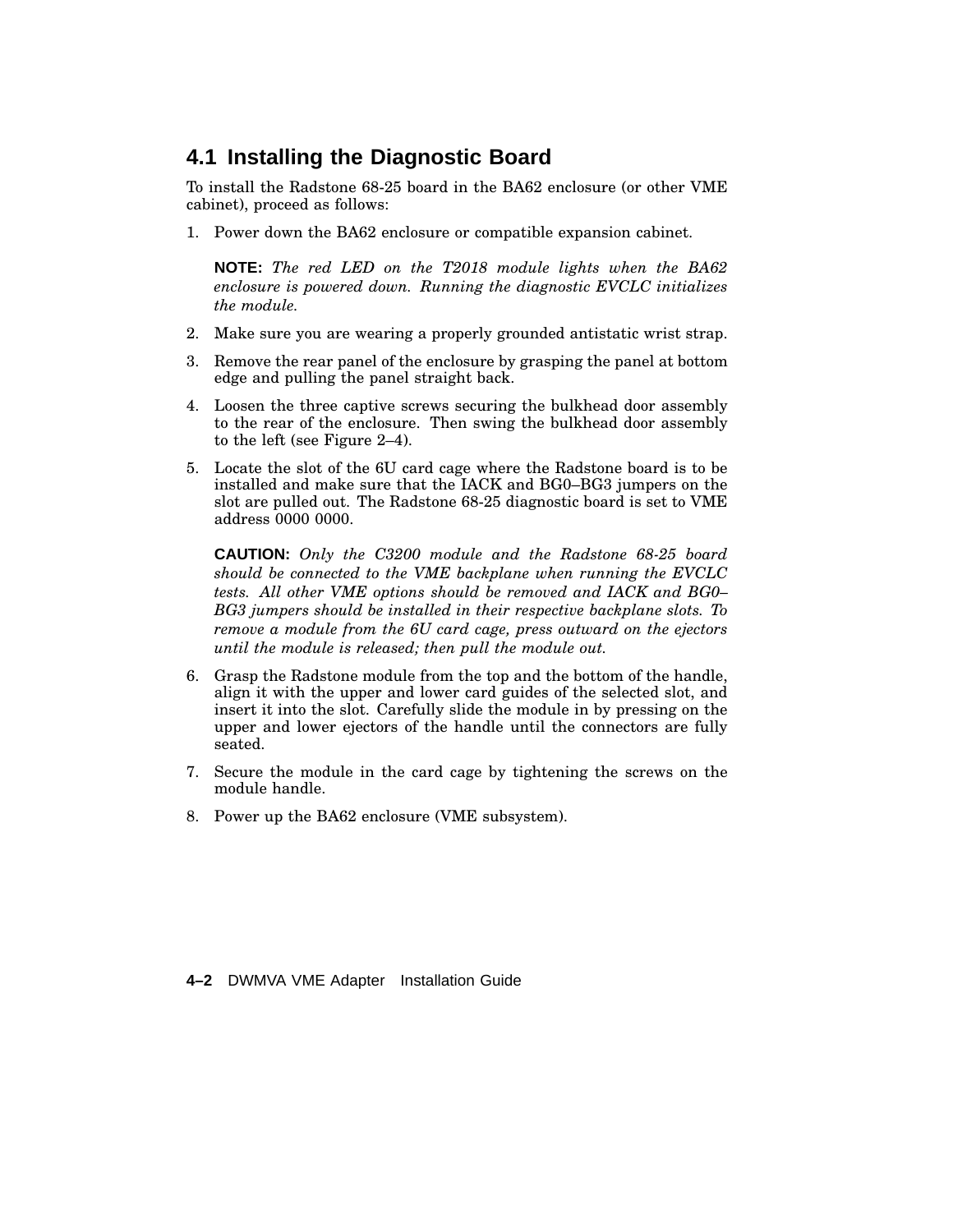## **4.2 Running EVCLC**

After EVCLA has been run, do not exit. Then run EVCLC as follows:

- At the DS> prompt, enter LOAD EVCLC to load the 27 test routines of EVCLC into memory.
- **2** Enter START to start the DWMVA level 3 diagnostic program.
- When the DS> prompt returns, type EXIT to exit VAX/DS.

Example 4–1 shows a typical run of the EVCLC tests.

Advanced Troubleshooting **4–3**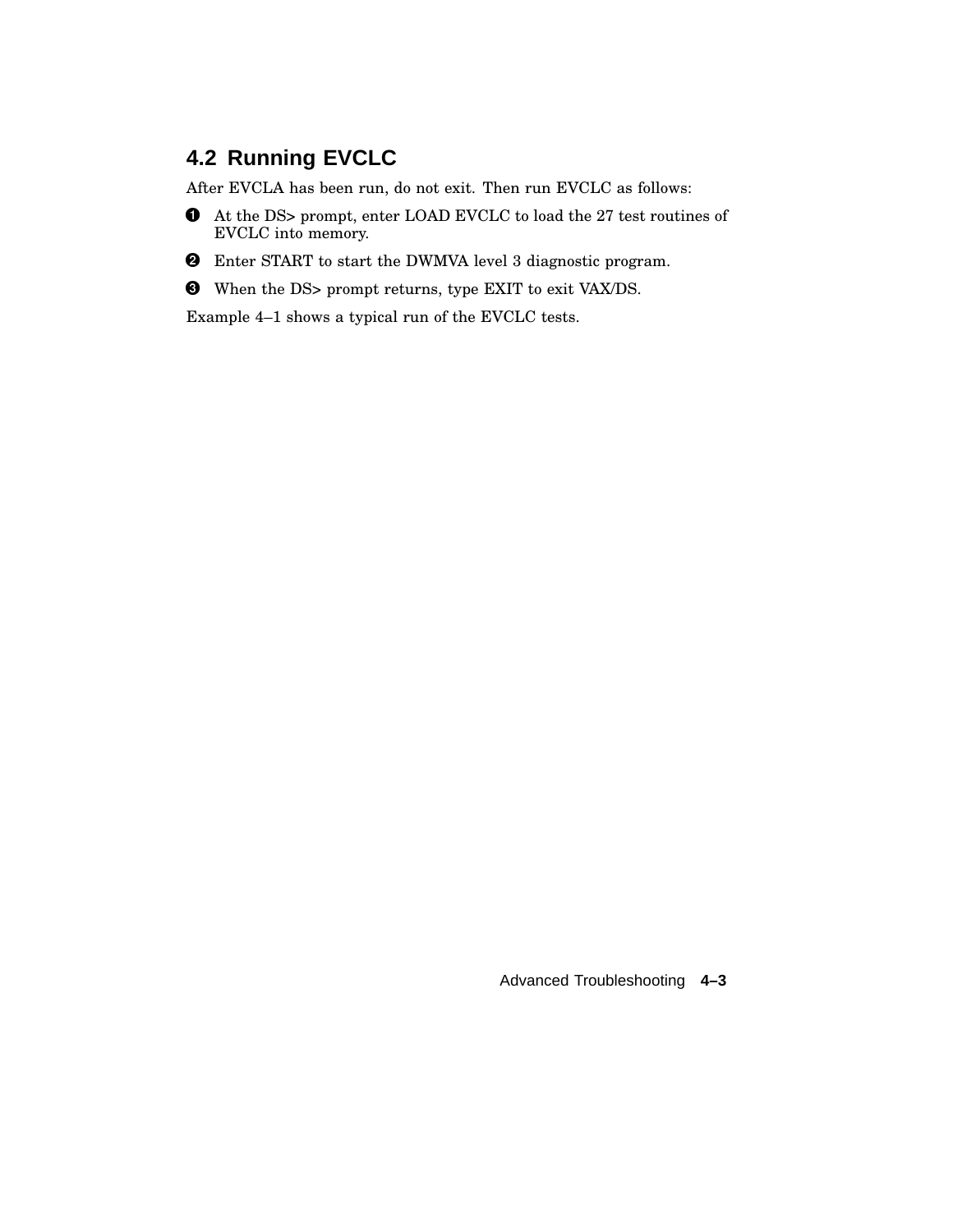#### **Example 4–1: Running EVCLC**

DS> LOAD EVCLC 0

```
DS> START <sup>2</sup>
.. Program: VAX DWMVA Level 3 Diagnostic, revision 0.1, 27 tests,
at 09:59:26.58.
Testing: _DWMVA0
Test 1: Inbound Byte Writes(XMI to Radstone) Test
Test 2: Inbound Word Writes(XMI to Radstone) Test
Test 3: Inbound Longword Writes (XMI to Radstone) Test
Test 4: Inbound IRead/UWrite Testing
Test 5: BERR Testing Subtest
Test 6: Outbound (R2X) Byte Reads Test
Test 7: Outbound (R2X) Word Reads Test
Test 8: Outbound (R2X) Tri-Byte Reads Test
Test 9: Outbound (R2X) Longword Reads Test
Test 10: Outbound (R2X) DMA Byte Writes Test
Test 11: Outbound (R2X) DMA Word Writes Test
Test 12: Outbound (R2X) DMA Tri-Byte Writes Test
Test 13: Outbound (R2X) DMA Longword Writes Test
Test 14: Outbound (R2X) DMA RMW Bytes Test
Test 15: Outbound (R2X) DMA RMW Word Test
Test 16: Outbound (R2X) DMA RMW Longword Test
Test 17: Outbound (R2X) DMA Non-Block Byte Read Test
Test 18: Outbound (R2X) DMA Non-Block Word Read Test
Test 19: Outbound (R2X) DMA Non-Block Tri-Byte Read Test
Test 20: Outbound (R2X) DMA Non-Block Longword Read Test
Test 21: Outbound (R2X) DMA Non-Block Byte Write Test
Test 22: Outbound (R2X) DMA Non-Block Word Write Test
Test 23: Outbound (R2X) DMA Non-Block Tri-Byte Write Test
Test 24: Outbound (R2X) DMA Non-Block Longword Write Test
Test 25: Outbound (VME to XMI) RMW Error Testing Subtest
Test 26: Outbound (R2X) Read-Write-Read Testing Subtest
Test 27: Outbound Read-Write-Read Testing Subtest
.. End of run, 0 errors detected, pass count is 1,
  time is 5-JUN-1991 10:02:15.20
```
 $DS > EXIT$   $\Theta$ 

**4–4** DWMVA VME Adapter Installation Guide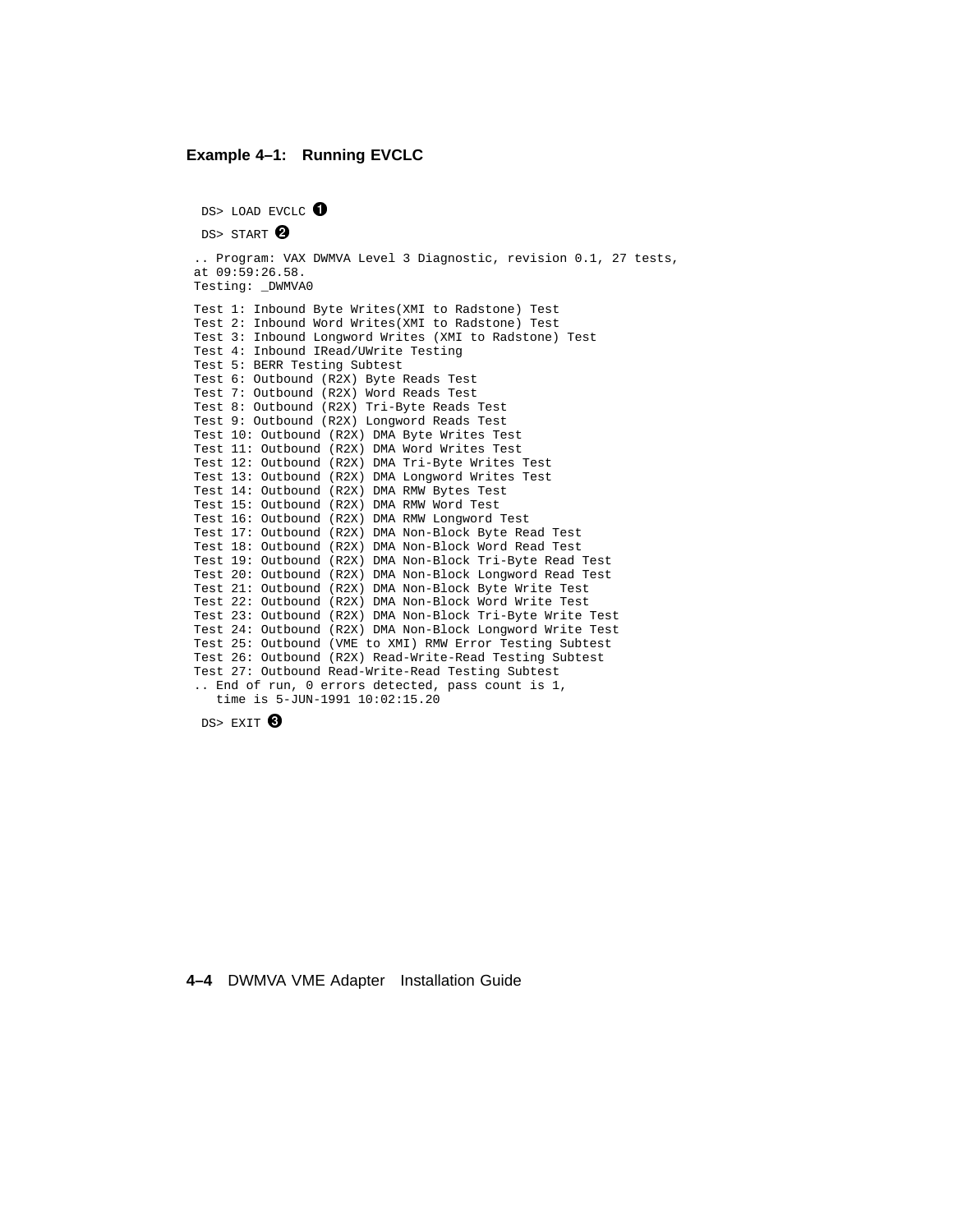## **B**

BA62 enclosure, 1–6

## **C**

C3200 installation, 2–7 Connection, T2018 to C3200, 2–9

## **D**

Diagnostic board, 1–7 Diagnostics, 1–7, 3–2 to 3–4, 4–2 to 4–4 Radstone board installation, 4–2 DWMVA kit, 1–2

## **E**

Environmental requirements, 1–6 EVCLA sample run, 3–3 tests, 3–2 EVCLC sample run, 4–4 tests, 4–3 Expansion cabinet requirements, 1–5

## **I**

Installation C3200, 2–7 diagnostic board, 4–2 preparation, 2–2 T2018, 2–5 Installation kit, 1–2

## **O**

Overview, 1–2

## **P**

Part numbers diagnostic board, 4–1 DWMVA kit, 1–2 Power-up self-test, 3–1

## **R**

Radstone diagnostic board, 1–7, 4–1 Requirements environmental, 1–6 ROMs, 1–5 system, 1–5

## **S**

Self-test, 3–1 System requirements, 1–5

## **T**

T2018 installation, 2–5 T2018 to C3200 connection, 2–9 Tests EVCLA, 3–2 EVCLC, 4–3 Troubleshooting, 1–7, 4–1 advanced, 4–1 to 4–4 EVCLA, 3–2 EVCLC, 4–3

### **V**

**Index–1**